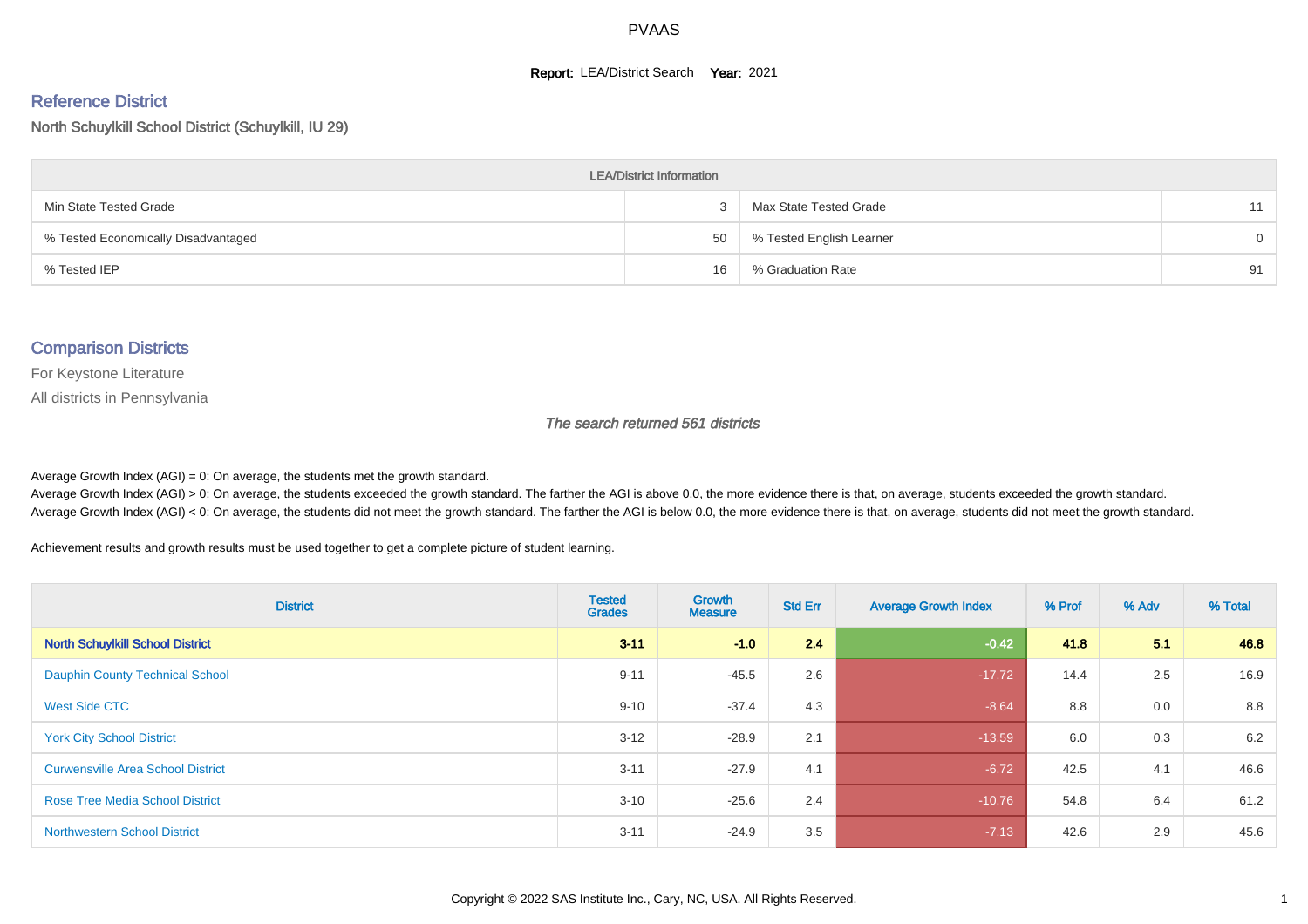| <b>District</b>                               | <b>Tested</b><br><b>Grades</b> | <b>Growth</b><br><b>Measure</b> | <b>Std Err</b> | <b>Average Growth Index</b> | % Prof | % Adv | % Total |
|-----------------------------------------------|--------------------------------|---------------------------------|----------------|-----------------------------|--------|-------|---------|
| <b>North Schuylkill School District</b>       | $3 - 11$                       | $-1.0$                          | 2.4            | $-0.42$                     | 41.8   | 5.1   | 46.8    |
| Philipsburg-Osceola Area School District      | $3 - 11$                       | $-24.8$                         | 3.3            | $-7.43$                     | 19.7   | 2.6   | 22.4    |
| <b>Mastery Charter School - Gratz Campus</b>  | $7 - 10$                       | $-23.9$                         | 4.5            | $-5.29$                     | 2.9    | 0.0   | 2.9     |
| <b>Southern Fulton School District</b>        | $3 - 11$                       | $-23.7$                         | 4.4            | $-5.37$                     | 34.2   | 10.5  | 44.7    |
| <b>Shikellamy School District</b>             | $3 - 10$                       | $-22.3$                         | 2.5            | $-8.92$                     | 33.3   | 6.1   | 39.5    |
| <b>Lawrence County CTC</b>                    | $10 - 11$                      | $-21.7$                         | 3.6            | $-6.05$                     | 19.8   | 0.0   | 19.8    |
| Lackawanna Trail School District              | $3 - 10$                       | $-21.7$                         | 3.5            | $-6.20$                     | 38.5   | 1.5   | 40.0    |
| <b>Springfield Township School District</b>   | $3 - 11$                       | $-18.9$                         | 3.2            | $-5.88$                     | 62.6   | 3.6   | 66.3    |
| <b>Frazier School District</b>                | $3 - 11$                       | $-17.2$                         | 3.7            | $-4.70$                     | 37.1   | 1.6   | 38.7    |
| <b>Penns Manor Area School District</b>       | $3 - 12$                       | $-17.0$                         | 3.7            | $-4.52$                     | 29.7   | 3.1   | 32.8    |
| <b>Pennridge School District</b>              | $3 - 10$                       | $-16.8$                         | 1.4            | $-11.59$                    | 46.8   | 8.0   | 54.9    |
| Jefferson County-Dubois AVTS                  | $9 - 11$                       | $-16.2$                         | 3.9            | $-4.16$                     | 23.0   | 0.0   | 23.0    |
| <b>Lancaster School District</b>              | $3 - 12$                       | $-15.8$                         | $1.5$          | $-10.90$                    | 14.6   | 2.3   | 16.9    |
| Mifflinburg Area School District              | $3 - 11$                       | $-15.8$                         | 2.5            | $-6.30$                     | 42.4   | 4.0   | 46.4    |
| Schuylkill Haven Area School District         | $3 - 11$                       | $-15.3$                         | 3.1            | $-4.87$                     | 49.7   | 2.4   | 52.1    |
| <b>Ringgold School District</b>               | $3 - 11$                       | $-14.7$                         | 2.4            | $-6.04$                     | 41.5   | 7.9   | 49.4    |
| <b>Tacony Academy Charter School</b>          | $3 - 11$                       | $-14.7$                         | 3.0            | $-4.82$                     | 22.4   | 1.8   | 24.1    |
| Southern Columbia Area School District        | $3 - 11$                       | $-14.6$                         | 3.0            | $-4.92$                     | 55.0   | 4.0   | 59.0    |
| <b>Erie City School District</b>              | $3 - 12$                       | $-14.5$                         | 1.6            | $-9.26$                     | 25.4   | 3.0   | 28.4    |
| <b>Ridgway Area School District</b>           | $3 - 11$                       | $-14.5$                         | 4.1            | $-3.56$                     | 49.0   | 9.8   | 58.8    |
| Minersville Area School District              | $3 - 11$                       | $-14.4$                         | 3.7            | $-3.90$                     | 39.3   | 3.3   | 42.6    |
| <b>Williamsburg Community School District</b> | $3 - 11$                       | $-14.3$                         | 4.1            | $-3.48$                     | 28.3   | 0.0   | 28.3    |
| Johnsonburg Area School District              | $3 - 11$                       | $-14.1$                         | 3.9            | $-3.62$                     | 54.0   | 4.6   | 58.6    |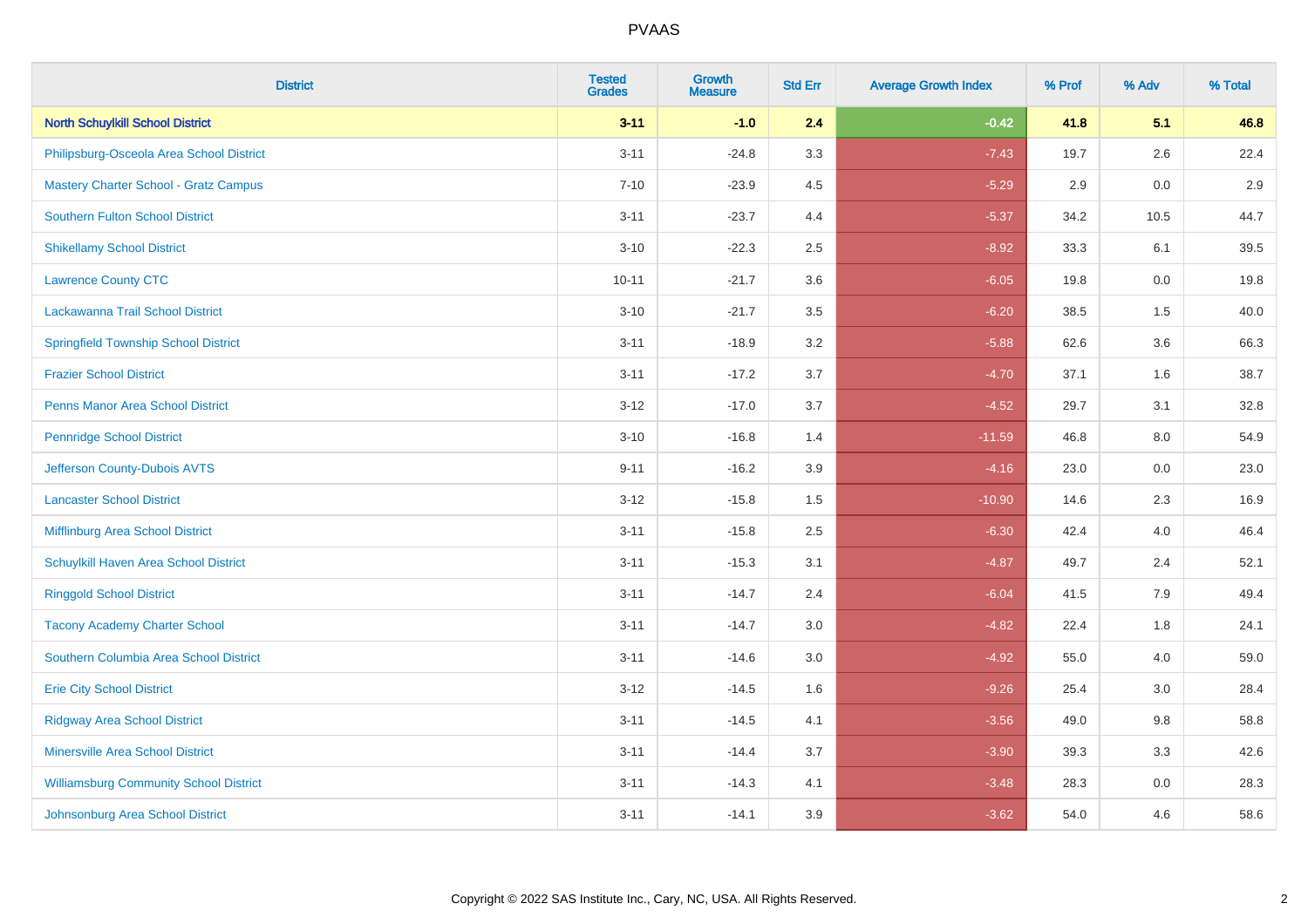| <b>District</b>                                 | <b>Tested</b><br><b>Grades</b> | <b>Growth</b><br><b>Measure</b> | <b>Std Err</b> | <b>Average Growth Index</b> | % Prof | % Adv   | % Total |
|-------------------------------------------------|--------------------------------|---------------------------------|----------------|-----------------------------|--------|---------|---------|
| <b>North Schuylkill School District</b>         | $3 - 11$                       | $-1.0$                          | 2.4            | $-0.42$                     | 41.8   | 5.1     | 46.8    |
| <b>Riverside Beaver County School District</b>  | $3 - 11$                       | $-14.0$                         | 3.0            | $-4.64$                     | 49.4   | $8.8\,$ | 58.2    |
| <b>Bristol Township School District</b>         | $3 - 11$                       | $-13.9$                         | 2.0            | $-7.05$                     | 31.0   | 3.7     | 34.7    |
| <b>Tulpehocken Area School District</b>         | $3 - 12$                       | $-13.7$                         | 2.8            | $-4.81$                     | 36.7   | 2.8     | 39.4    |
| Propel Charter School - Braddock Hills          | $3 - 11$                       | $-13.6$                         | 3.6            | $-3.81$                     | 9.7    | 1.6     | 11.3    |
| Salisbury-Elk Lick School District              | $3 - 11$                       | $-13.5$                         | 5.9            | $-2.30$                     | 27.8   | 0.0     | 27.8    |
| <b>Titusville Area School District</b>          | $3 - 11$                       | $-13.2$                         | 2.6            | $-4.99$                     | 43.2   | 4.8     | 48.0    |
| <b>Rochester Area School District</b>           | $3 - 11$                       | $-13.2$                         | 4.6            | $-2.89$                     | 19.5   | 1.3     | 20.8    |
| <b>Northern Potter School District</b>          | $3 - 12$                       | $-13.1$                         | 4.6            | $-2.84$                     | 37.5   | 0.0     | 37.5    |
| Southern Huntingdon County School District      | $3 - 11$                       | $-12.9$                         | 3.2            | $-3.98$                     | 32.5   | $2.5\,$ | 35.0    |
| <b>Keystone Education Center Charter School</b> | $3 - 12$                       | $-12.9$                         | 5.9            | $-2.19$                     | 28.0   | 0.0     | 28.0    |
| <b>Hatboro-Horsham School District</b>          | $3 - 11$                       | $-12.8$                         | 1.7            | $-7.47$                     | 45.6   | 7.2     | 52.8    |
| <b>Norristown Area School District</b>          | $3 - 12$                       | $-12.8$                         | 1.6            | $-7.98$                     | 23.5   | 2.3     | 25.7    |
| <b>Avonworth School District</b>                | $3 - 10$                       | $-12.6$                         | 3.1            | $-4.01$                     | 59.8   | 4.6     | 64.4    |
| Columbia-Montour AVTS                           | $9 - 10$                       | $-12.5$                         | 3.0            | $-4.16$                     | 22.3   | 0.6     | 22.9    |
| <b>Wellsboro Area School District</b>           | $3 - 11$                       | $-12.4$                         | 3.0            | $-4.11$                     | 49.2   | 11.9    | 61.1    |
| <b>Owen J Roberts School District</b>           | $3 - 11$                       | $-12.3$                         | 1.6            | $-7.61$                     | 57.0   | 11.9    | 69.0    |
| <b>West Mifflin Area School District</b>        | $3 - 12$                       | $-12.3$                         | 2.9            | $-4.22$                     | 39.7   | 10.3    | 50.0    |
| <b>Annville-Cleona School District</b>          | $3 - 12$                       | $-12.1$                         | 2.7            | $-4.46$                     | 34.9   | 7.8     | 42.6    |
| Catasauqua Area School District                 | $3 - 12$                       | $-12.1$                         | 3.0            | $-4.00$                     | 36.8   | 7.6     | 44.3    |
| <b>Bucks County Technical High School</b>       | $9 - 10$                       | $-12.0$                         | 2.5            | $-4.84$                     | 35.9   | 3.2     | 39.2    |
| <b>Marion Center Area School District</b>       | $3 - 10$                       | $-12.0$                         | 3.1            | $-3.87$                     | 33.7   | 1.1     | 34.8    |
| <b>Moniteau School District</b>                 | $3 - 11$                       | $-11.8$                         | 3.3            | $-3.56$                     | 50.0   | 6.3     | 56.3    |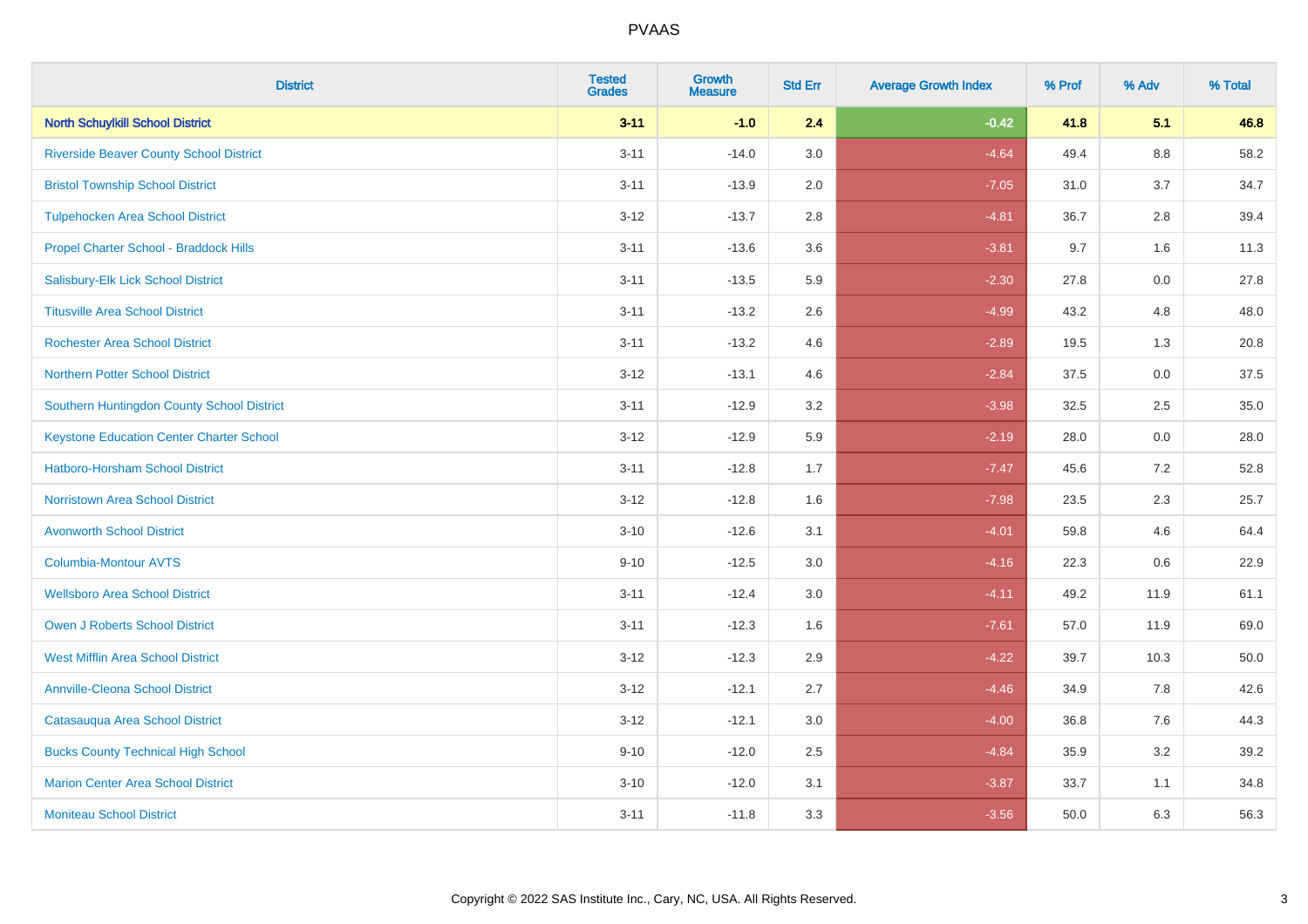| <b>District</b>                            | <b>Tested</b><br><b>Grades</b> | Growth<br><b>Measure</b> | <b>Std Err</b> | <b>Average Growth Index</b> | % Prof | % Adv | % Total |
|--------------------------------------------|--------------------------------|--------------------------|----------------|-----------------------------|--------|-------|---------|
| <b>North Schuylkill School District</b>    | $3 - 11$                       | $-1.0$                   | 2.4            | $-0.42$                     | 41.8   | 5.1   | 46.8    |
| <b>Steelton-Highspire School District</b>  | $3 - 11$                       | $-11.8$                  | 3.5            | $-3.40$                     | 14.5   | 0.0   | 14.5    |
| <b>Propel Charter School-Homestead</b>     | $3 - 11$                       | $-11.7$                  | 4.1            | $-2.84$                     | 15.9   | 0.0   | 15.9    |
| <b>Abington School District</b>            | $3 - 10$                       | $-11.5$                  | 1.9            | $-6.00$                     | 56.2   | 11.6  | 67.8    |
| Southern Tioga School District             | $3 - 11$                       | $-11.5$                  | 2.7            | $-4.25$                     | 47.8   | 6.4   | 54.3    |
| Maritime Academy Charter School            | $3 - 10$                       | $-11.4$                  | 3.5            | $-3.29$                     | 15.2   | 0.0   | 15.2    |
| <b>Plum Borough School District</b>        | $3 - 11$                       | $-11.3$                  | 2.2            | $-5.19$                     | 51.1   | 9.0   | 60.1    |
| <b>South Park School District</b>          | $3 - 11$                       | $-11.3$                  | 2.7            | $-4.23$                     | 53.5   | 13.7  | 67.3    |
| La Academia Partnership Charter School     | $6 - 11$                       | $-11.0$                  | 4.7            | $-2.34$                     | 6.8    | 0.0   | 6.8     |
| <b>Sugar Valley Rural Charter School</b>   | $3 - 11$                       | $-11.0$                  | 4.5            | $-2.46$                     | 14.9   | 0.0   | 14.9    |
| <b>Solanco School District</b>             | $3 - 11$                       | $-11.0$                  | 2.0            | $-5.55$                     | 41.6   | 4.5   | 46.1    |
| <b>Propel Charter School-Montour</b>       | $3 - 10$                       | $-10.7$                  | 3.9            | $-2.71$                     | 13.7   | 0.0   | 13.7    |
| Northern Lehigh School District            | $3 - 12$                       | $-10.4$                  | 2.7            | $-3.82$                     | 28.0   | 9.3   | 37.3    |
| <b>Exeter Township School District</b>     | $3 - 11$                       | $-10.4$                  | 1.9            | $-5.44$                     | 50.6   | 2.7   | 53.3    |
| <b>Farrell Area School District</b>        | $3 - 11$                       | $-10.4$                  | 4.3            | $-2.41$                     | 19.0   | 0.0   | 19.0    |
| The New Academy Charter School             | $8 - 11$                       | $-10.4$                  | 5.2            | $-2.00$                     | 0.0    | 0.0   | 0.0     |
| <b>Union City Area School District</b>     | $3 - 12$                       | $-10.2$                  | 3.6            | $-2.87$                     | 42.9   | 3.2   | 46.0    |
| <b>Pittston Area School District</b>       | $3 - 11$                       | $-10.1$                  | 5.6            | $-1.80$                     | 38.1   | 9.5   | 47.6    |
| <b>Northwest Area School District</b>      | $3 - 10$                       | $-10.0$                  | 3.8            | $-2.59$                     | 34.6   | 7.3   | 41.8    |
| Jefferson-Morgan School District           | $3 - 10$                       | $-9.9$                   | 4.2            | $-2.35$                     | 43.8   | 4.2   | 47.9    |
| <b>Big Spring School District</b>          | $3 - 11$                       | $-9.8$                   | 2.4            | $-4.00$                     | 38.6   | 8.9   | 47.5    |
| <b>Neshannock Township School District</b> | $3 - 10$                       | $-9.7$                   | 2.9            | $-3.34$                     | 62.4   | 5.6   | 67.9    |
| <b>Benton Area School District</b>         | $3 - 10$                       | $-9.7$                   | 4.5            | $-2.18$                     | 43.2   | 5.4   | 48.6    |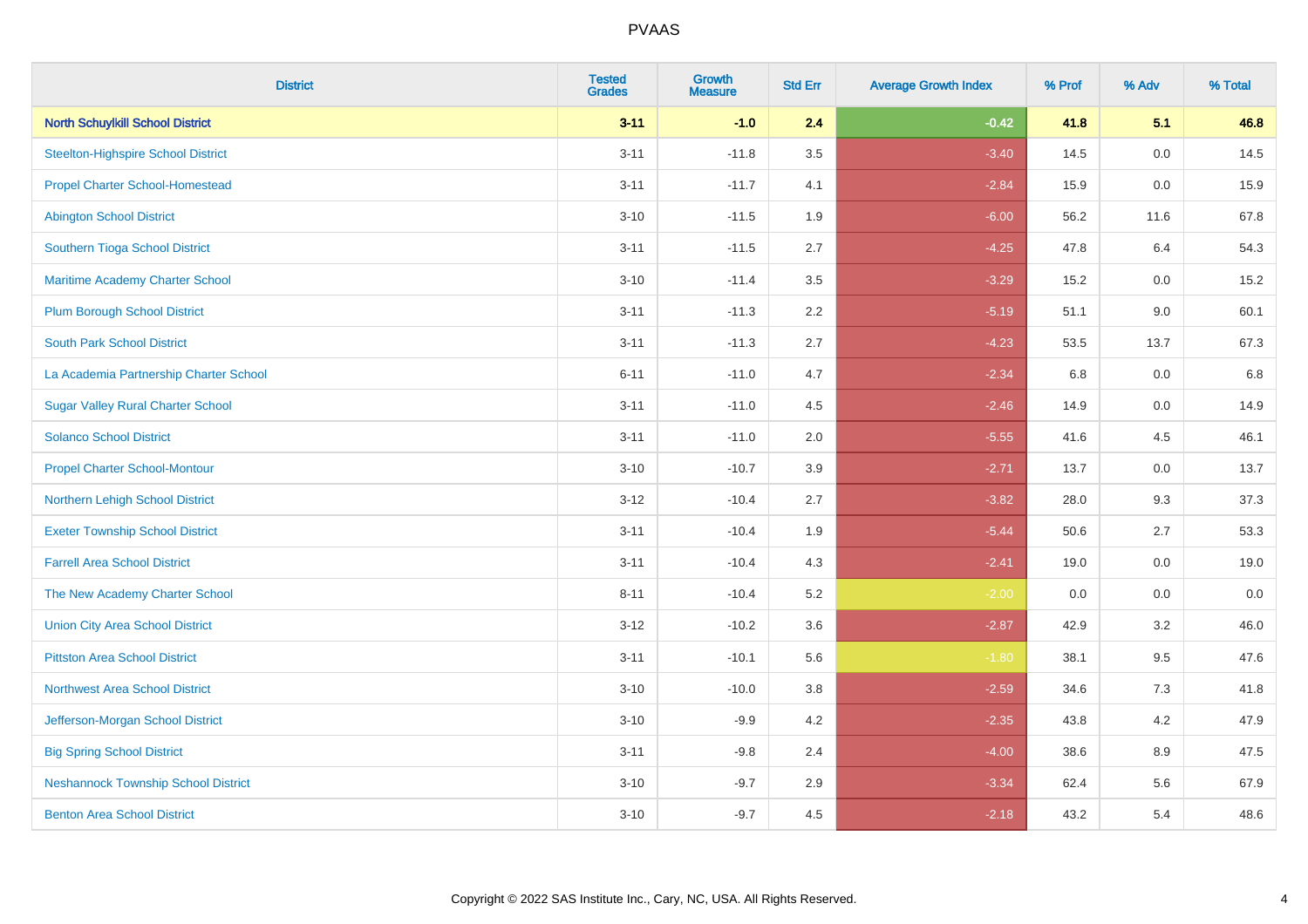| <b>District</b>                               | <b>Tested</b><br><b>Grades</b> | <b>Growth</b><br><b>Measure</b> | <b>Std Err</b> | <b>Average Growth Index</b> | % Prof | % Adv   | % Total |
|-----------------------------------------------|--------------------------------|---------------------------------|----------------|-----------------------------|--------|---------|---------|
| <b>North Schuylkill School District</b>       | $3 - 11$                       | $-1.0$                          | 2.4            | $-0.42$                     | 41.8   | 5.1     | 46.8    |
| <b>Chambersburg Area School District</b>      | $3 - 11$                       | $-9.5$                          | 1.3            | $-7.20$                     | 42.7   | $8.6\,$ | 51.4    |
| <b>Redbank Valley School District</b>         | $3 - 11$                       | $-9.5$                          | 3.4            | $-2.77$                     | 31.5   | 4.9     | 36.4    |
| <b>Clearfield Area School District</b>        | $3 - 10$                       | $-9.4$                          | 2.6            | $-3.56$                     | 43.0   | 3.1     | 46.1    |
| <b>Carmichaels Area School District</b>       | $3 - 10$                       | $-9.3$                          | 3.3            | $-2.81$                     | 35.1   | 1.4     | 36.5    |
| <b>Berwick Area School District</b>           | $3 - 11$                       | $-9.3$                          | 2.6            | $-3.59$                     | 42.1   | 5.5     | 47.6    |
| <b>Bradford Area School District</b>          | $3 - 12$                       | $-9.3$                          | 2.4            | $-3.87$                     | 45.8   | 8.3     | 54.2    |
| <b>North East School District</b>             | $3 - 11$                       | $-9.3$                          | 3.1            | $-3.02$                     | 62.6   | 14.4    | 77.0    |
| <b>Innovative Arts Academy Charter School</b> | $6 - 11$                       | $-9.1$                          | 3.7            | $-2.44$                     | 9.5    | 0.0     | 9.5     |
| <b>Mahanoy Area School District</b>           | $3 - 10$                       | $-9.0$                          | 3.6            | $-2.49$                     | 26.2   | 1.6     | 27.9    |
| Aliquippa School District                     | $3 - 11$                       | $-9.0$                          | 4.2            | $-2.14$                     | 11.0   | 0.0     | 11.0    |
| Philadelphia Academy Charter School           | $3 - 11$                       | $-8.9$                          | 2.9            | $-3.04$                     | 50.5   | 2.9     | 53.4    |
| South Allegheny School District               | $3 - 11$                       | $-8.8$                          | 3.2            | $-2.70$                     | 40.5   | 0.0     | 40.5    |
| <b>North Star School District</b>             | $3 - 11$                       | $-8.7$                          | 3.5            | $-2.51$                     | 47.8   | 6.0     | 53.7    |
| <b>Palisades School District</b>              | $3 - 11$                       | $-8.7$                          | 2.8            | $-3.06$                     | 53.8   | 6.7     | 60.5    |
| <b>Milton Area School District</b>            | $3 - 11$                       | $-8.7$                          | 2.5            | $-3.52$                     | 45.4   | $6.9\,$ | 52.3    |
| <b>Chartiers-Houston School District</b>      | $3 - 10$                       | $-8.6$                          | 3.5            | $-2.41$                     | 59.7   | 4.5     | 64.2    |
| Lampeter-Strasburg School District            | $3 - 12$                       | $-8.6$                          | 2.0            | $-4.33$                     | 55.1   | 9.8     | 64.8    |
| <b>West Middlesex Area School District</b>    | $3 - 10$                       | $-8.4$                          | 3.8            | $-2.21$                     | 34.9   | 2.8     | 37.6    |
| <b>Elizabeth Forward School District</b>      | $3 - 11$                       | $-8.4$                          | 2.4            | $-3.41$                     | 51.7   | 4.0     | 55.7    |
| <b>Southmoreland School District</b>          | $3 - 11$                       | $-8.3$                          | 3.6            | $-2.32$                     | 56.8   | 7.2     | 64.0    |
| <b>Tamaqua Area School District</b>           | $3 - 12$                       | $-8.2$                          | 2.5            | $-3.24$                     | 44.5   | 1.9     | 46.4    |
| <b>Muncy School District</b>                  | $3 - 11$                       | $-8.1$                          | 3.7            | $-2.21$                     | 42.0   | 3.8     | 45.8    |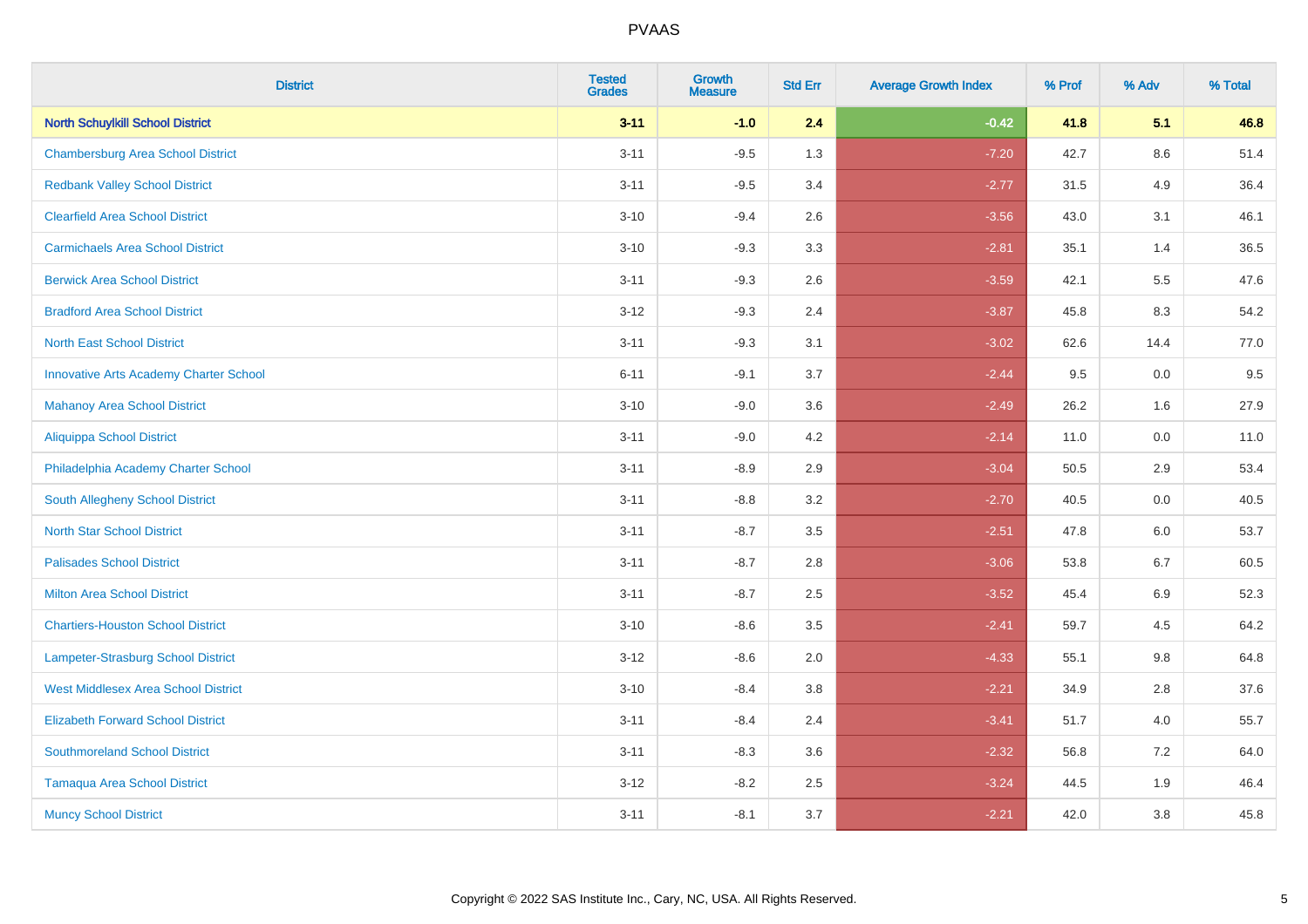| <b>District</b>                              | <b>Tested</b><br><b>Grades</b> | <b>Growth</b><br><b>Measure</b> | <b>Std Err</b> | <b>Average Growth Index</b> | % Prof | % Adv   | % Total  |
|----------------------------------------------|--------------------------------|---------------------------------|----------------|-----------------------------|--------|---------|----------|
| <b>North Schuylkill School District</b>      | $3 - 11$                       | $-1.0$                          | 2.4            | $-0.42$                     | 41.8   | 5.1     | 46.8     |
| Portage Area School District                 | $3 - 10$                       | $-8.1$                          | 3.6            | $-2.26$                     | 40.6   | 9.4     | $50.0\,$ |
| <b>Blairsville-Saltsburg School District</b> | $3 - 11$                       | $-8.0$                          | 3.0            | $-2.68$                     | 37.3   | 7.0     | 44.3     |
| <b>Western Beaver County School District</b> | $3 - 11$                       | $-7.8$                          | 4.2            | $-1.87$                     | 56.5   | 6.5     | 63.0     |
| <b>Shamokin Area School District</b>         | $3 - 11$                       | $-7.7$                          | 4.8            | $-1.60$                     | 38.1   | 3.2     | 41.3     |
| <b>Pine Grove Area School District</b>       | $3 - 11$                       | $-7.7$                          | 2.9            | $-2.66$                     | 42.3   | 7.7     | 50.0     |
| <b>Dunmore School District</b>               | $3 - 11$                       | $-7.7$                          | 2.9            | $-2.62$                     | 34.0   | 7.2     | 41.2     |
| <b>Penn Hills School District</b>            | $3 - 11$                       | $-7.6$                          | 2.6            | $-2.94$                     | 33.1   | 0.7     | 33.8     |
| <b>Mohawk Area School District</b>           | $3 - 11$                       | $-7.5$                          | 3.1            | $-2.45$                     | 49.4   | 11.0    | 60.4     |
| Northern Tioga School District               | $3-12$                         | $-7.5$                          | 2.8            | $-2.64$                     | 54.0   | $1.2\,$ | 55.2     |
| <b>Conneaut School District</b>              | $3-12$                         | $-7.5$                          | 2.6            | $-2.91$                     | 38.4   | 7.4     | 45.8     |
| <b>Highlands School District</b>             | $3 - 11$                       | $-7.4$                          | 2.7            | $-2.76$                     | 44.4   | 3.7     | 48.2     |
| <b>Williams Valley School District</b>       | $3 - 11$                       | $-7.3$                          | 3.4            | $-2.13$                     | 23.2   | $0.0\,$ | 23.2     |
| California Area School District              | $3 - 10$                       | $-7.3$                          | 3.6            | $-2.02$                     | 42.6   | $9.8\,$ | 52.5     |
| <b>Forest Hills School District</b>          | $3 - 11$                       | $-7.3$                          | 2.7            | $-2.74$                     | 41.1   | 13.7    | 54.8     |
| <b>Interboro School District</b>             | $3 - 12$                       | $-7.3$                          | 2.1            | $-3.43$                     | 46.6   | 4.8     | 51.4     |
| <b>Brownsville Area School District</b>      | $3 - 12$                       | $-7.2$                          | 3.9            | $-1.83$                     | 34.4   | 6.1     | 40.5     |
| <b>Windber Area School District</b>          | $3 - 11$                       | $-7.2$                          | 3.2            | $-2.24$                     | 55.4   | 7.2     | 62.6     |
| <b>Wallenpaupack Area School District</b>    | $3 - 11$                       | $-7.1$                          | 2.3            | $-3.09$                     | 40.8   | 2.4     | 43.1     |
| <b>Freedom Area School District</b>          | $3 - 11$                       | $-7.1$                          | 3.0            | $-2.37$                     | 43.8   | 4.2     | 47.9     |
| <b>Harbor Creek School District</b>          | $3 - 11$                       | $-7.1$                          | 2.7            | $-2.67$                     | 48.8   | 15.2    | 64.0     |
| <b>Moshannon Valley School District</b>      | $3 - 10$                       | $-7.0$                          | 3.4            | $-2.01$                     | 48.5   | $0.0\,$ | 48.5     |
| Penn-Delco School District                   | $3 - 11$                       | $-6.8$                          | 1.9            | $-3.51$                     | 46.6   | 3.2     | 49.8     |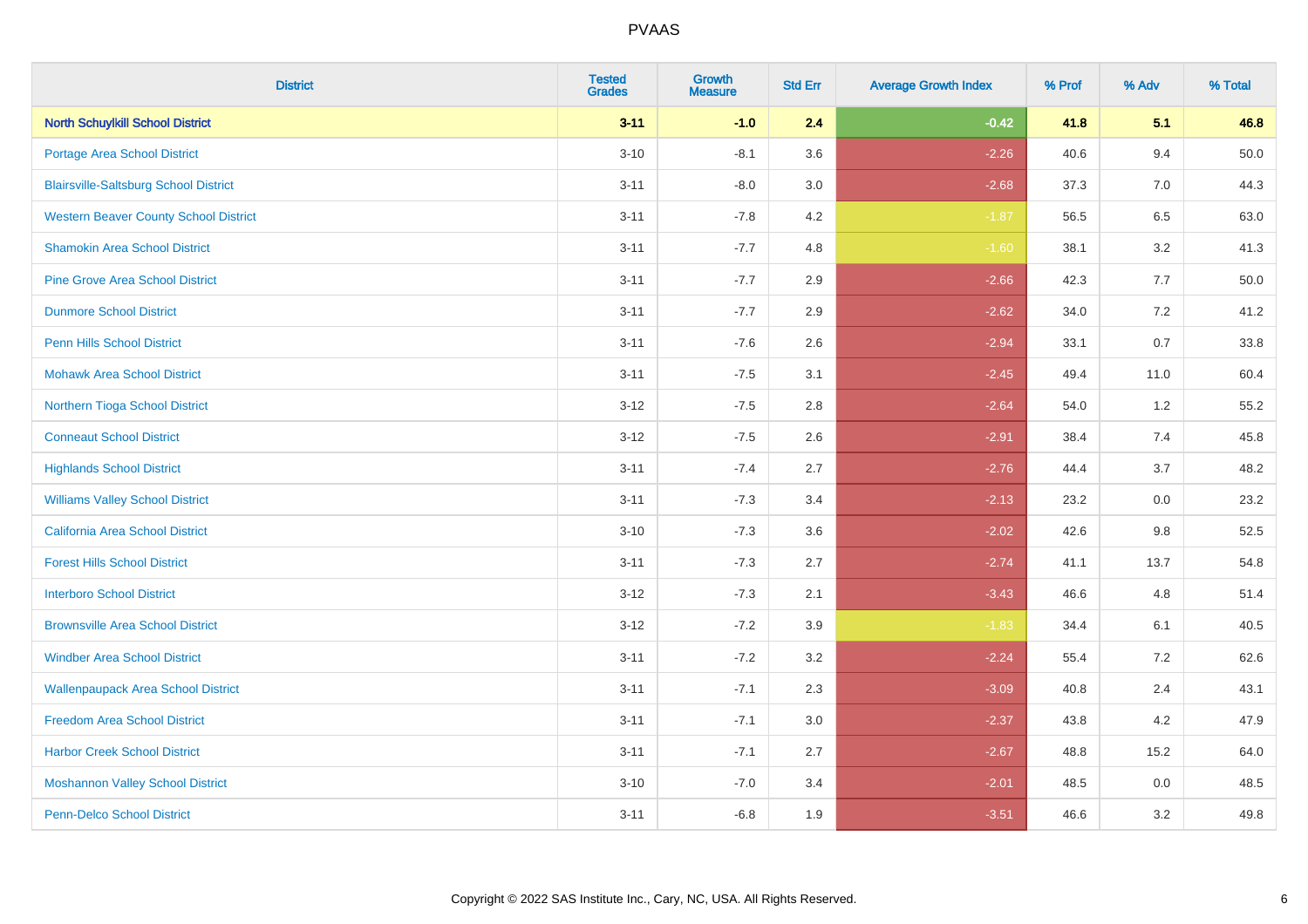| <b>District</b>                                   | <b>Tested</b><br><b>Grades</b> | <b>Growth</b><br><b>Measure</b> | <b>Std Err</b> | <b>Average Growth Index</b> | % Prof | % Adv   | % Total |
|---------------------------------------------------|--------------------------------|---------------------------------|----------------|-----------------------------|--------|---------|---------|
| <b>North Schuylkill School District</b>           | $3 - 11$                       | $-1.0$                          | 2.4            | $-0.42$                     | 41.8   | 5.1     | 46.8    |
| <b>Yough School District</b>                      | $3 - 10$                       | $-6.6$                          | 2.7            | $-2.43$                     | 50.8   | 4.0     | 54.8    |
| <b>Butler Area School District</b>                | $3 - 11$                       | $-6.5$                          | 1.5            | $-4.26$                     | 42.5   | 9.4     | 51.9    |
| <b>Executive Education Academy Charter School</b> | $3 - 10$                       | $-6.5$                          | 3.1            | $-2.08$                     | 23.7   | 2.2     | 25.8    |
| <b>New Castle Area School District</b>            | $3-12$                         | $-6.4$                          | 2.4            | $-2.66$                     | 32.5   | 4.3     | 36.8    |
| <b>Tri-Valley School District</b>                 | $3 - 10$                       | $-6.4$                          | 4.1            | $-1.57$                     | 37.0   | 4.4     | 41.3    |
| <b>Slippery Rock Area School District</b>         | $3 - 11$                       | $-6.3$                          | 2.5            | $-2.51$                     | 56.2   | 9.5     | 65.7    |
| <b>Upper Dauphin Area School District</b>         | $3 - 11$                       | $-6.3$                          | 3.2            | $-1.98$                     | 37.4   | 4.8     | 42.2    |
| <b>East Allegheny School District</b>             | $3 - 11$                       | $-6.3$                          | 3.3            | $-1.87$                     | 31.9   | 9.7     | 41.7    |
| <b>Dubois Area School District</b>                | $3 - 11$                       | $-6.2$                          | 2.0            | $-3.07$                     | 50.9   | 13.4    | 64.3    |
| <b>Mount Union Area School District</b>           | $3 - 10$                       | $-6.1$                          | 3.1            | $-1.97$                     | 32.2   | 3.4     | 35.6    |
| <b>Waynesboro Area School District</b>            | $3 - 12$                       | $-6.1$                          | 1.9            | $-3.20$                     | 50.0   | 6.8     | 56.8    |
| <b>East Lycoming School District</b>              | $3 - 11$                       | $-6.0$                          | 2.7            | $-2.24$                     | 48.3   | 4.2     | 52.5    |
| Karns City Area School District                   | $3 - 11$                       | $-6.0$                          | 2.9            | $-2.03$                     | 53.1   | 8.3     | 61.5    |
| <b>Forest City Regional School District</b>       | $3-12$                         | $-6.0$                          | $3.0\,$        | $-1.96$                     | 44.1   | $0.0\,$ | 44.1    |
| <b>Old Forge School District</b>                  | $3 - 12$                       | $-5.9$                          | 3.4            | $-1.73$                     | 52.9   | 7.1     | 60.0    |
| <b>Shade-Central City School District</b>         | $3 - 11$                       | $-5.9$                          | 4.6            | $-1.28$                     | 27.8   | 0.0     | 27.8    |
| <b>Fort Cherry School District</b>                | $3 - 10$                       | $-5.9$                          | 3.8            | $-1.56$                     | 55.2   | 5.2     | 60.3    |
| <b>Universal Audenried Charter School</b>         | $9 - 11$                       | $-5.8$                          | 2.4            | $-2.40$                     | 14.6   | $0.0\,$ | 14.6    |
| Jim Thorpe Area School District                   | $3 - 11$                       | $-5.8$                          | 2.7            | $-2.19$                     | 33.3   | 7.4     | 40.7    |
| <b>Blue Mountain School District</b>              | $3 - 10$                       | $-5.8$                          | 2.3            | $-2.56$                     | 46.6   | 8.5     | 55.1    |
| Susquehanna Township School District              | $3 - 12$                       | $-5.8$                          | 2.7            | $-2.17$                     | 36.0   | 5.6     | 41.6    |
| <b>Ferndale Area School District</b>              | $3 - 10$                       | $-5.8$                          | 4.3            | $-1.33$                     | 40.0   | 0.0     | 40.0    |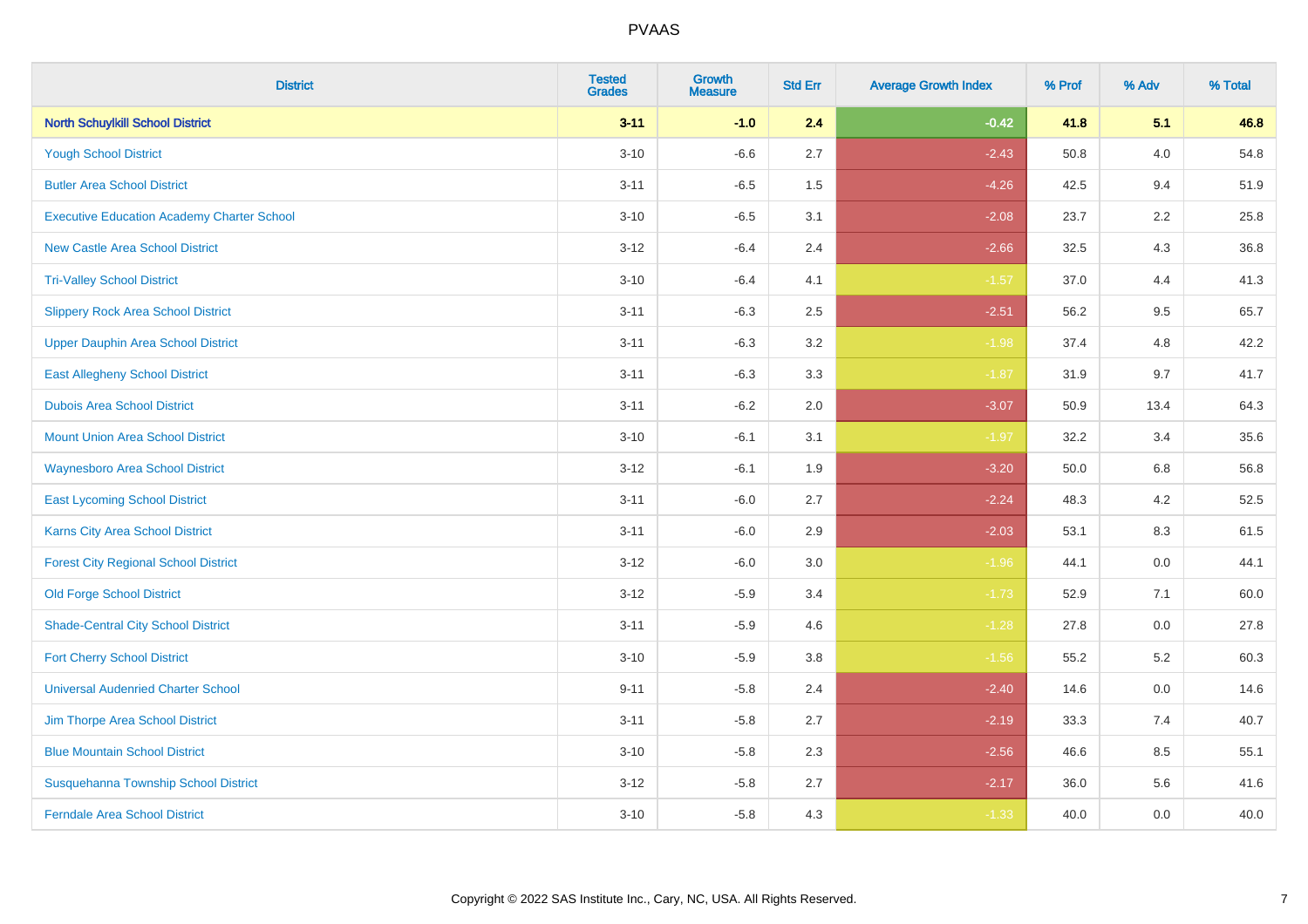| <b>District</b>                                | <b>Tested</b><br><b>Grades</b> | <b>Growth</b><br><b>Measure</b> | <b>Std Err</b> | <b>Average Growth Index</b> | % Prof | % Adv   | % Total |
|------------------------------------------------|--------------------------------|---------------------------------|----------------|-----------------------------|--------|---------|---------|
| <b>North Schuylkill School District</b>        | $3 - 11$                       | $-1.0$                          | 2.4            | $-0.42$                     | 41.8   | 5.1     | 46.8    |
| <b>Pequea Valley School District</b>           | $3 - 11$                       | $-5.8$                          | 3.2            | $-1.80$                     | 39.8   | 9.1     | 48.9    |
| <b>Austin Area School District</b>             | $3 - 11$                       | $-5.7$                          | 6.4            | $-0.90$                     | 33.3   | 5.6     | 38.9    |
| <b>Carbon Career &amp; Technical Institute</b> | $9 - 11$                       | $-5.7$                          | 3.6            | $-1.59$                     | 34.5   | $1.2\,$ | 35.7    |
| <b>Claysburg-Kimmel School District</b>        | $3 - 11$                       | $-5.7$                          | 4.0            | $-1.42$                     | 42.9   | 8.2     | 51.0    |
| South Williamsport Area School District        | $3 - 10$                       | $-5.7$                          | 2.5            | $-2.30$                     | 45.5   | 4.5     | 50.0    |
| <b>Fairfield Area School District</b>          | $3 - 11$                       | $-5.6$                          | 3.4            | $-1.66$                     | 57.9   | 4.0     | 61.8    |
| <b>Canton Area School District</b>             | $3 - 11$                       | $-5.5$                          | 3.2            | $-1.75$                     | 40.7   | 2.3     | 43.0    |
| <b>Bermudian Springs School District</b>       | $3 - 11$                       | $-5.5$                          | 2.9            | $-1.94$                     | 56.4   | 6.8     | 63.2    |
| <b>Montrose Area School District</b>           | $3 - 10$                       | $-5.5$                          | 3.0            | $-1.82$                     | 46.7   | 5.4     | 52.2    |
| <b>Trinity Area School District</b>            | $3 - 11$                       | $-5.4$                          | 2.0            | $-2.71$                     | 48.3   | 11.8    | 60.1    |
| Imhotep Institute Charter High School          | $9 - 11$                       | $-5.3$                          | 5.8            | $-0.92$                     | 25.0   | 0.0     | 25.0    |
| <b>Corry Area School District</b>              | $3 - 11$                       | $-5.3$                          | 2.6            | $-2.03$                     | 38.5   | 6.0     | 44.5    |
| <b>Carlisle Area School District</b>           | $3 - 11$                       | $-5.3$                          | 1.9            | $-2.81$                     | 54.0   | 6.3     | 60.3    |
| <b>Indiana Area School District</b>            | $3 - 11$                       | $-5.3$                          | 2.3            | $-2.28$                     | 47.6   | 18.4    | 66.1    |
| <b>Middletown Area School District</b>         | $3 - 11$                       | $-5.3$                          | 2.6            | $-2.05$                     | 46.4   | 5.3     | 51.7    |
| <b>Brentwood Borough School District</b>       | $3 - 11$                       | $-5.3$                          | 3.0            | $-1.72$                     | 52.0   | 6.1     | 58.2    |
| Perseus House Charter School Of Excellence     | $6 - 11$                       | $-5.2$                          | 3.0            | $-1.72$                     | 16.5   | 0.0     | 16.5    |
| <b>Keystone Central School District</b>        | $3 - 11$                       | $-5.1$                          | 2.0            | $-2.46$                     | 44.7   | 4.6     | 49.4    |
| <b>Upper Moreland Township School District</b> | $3 - 11$                       | $-5.0$                          | 2.2            | $-2.31$                     | 57.9   | 4.0     | 61.9    |
| <b>Mount Pleasant Area School District</b>     | $3 - 11$                       | $-5.0$                          | 2.6            | $-1.93$                     | 52.6   | 0.0     | 52.6    |
| <b>Washington School District</b>              | $3 - 11$                       | $-4.9$                          | 2.8            | $-1.76$                     | 30.1   | 2.4     | 32.5    |
| <b>Brandywine Heights Area School District</b> | $3 - 11$                       | $-4.9$                          | 2.7            | $-1.81$                     | 49.2   | 8.2     | 57.4    |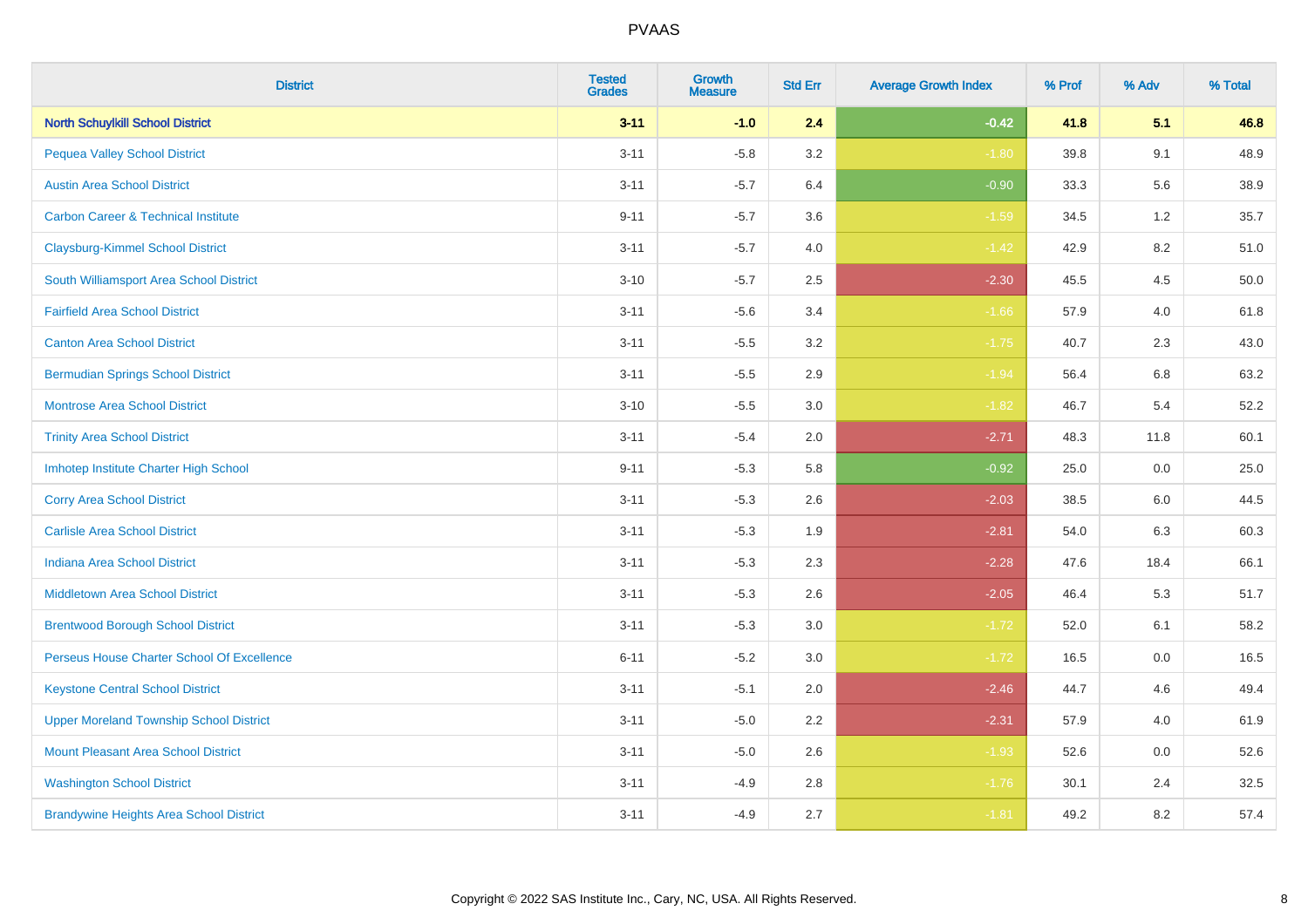| <b>District</b>                               | <b>Tested</b><br><b>Grades</b> | <b>Growth</b><br><b>Measure</b> | <b>Std Err</b> | <b>Average Growth Index</b> | % Prof | % Adv   | % Total |
|-----------------------------------------------|--------------------------------|---------------------------------|----------------|-----------------------------|--------|---------|---------|
| <b>North Schuylkill School District</b>       | $3 - 11$                       | $-1.0$                          | 2.4            | $-0.42$                     | 41.8   | 5.1     | 46.8    |
| <b>Juniata County School District</b>         | $3 - 12$                       | $-4.9$                          | 2.1            | $-2.26$                     | 38.5   | $2.9\,$ | 41.4    |
| <b>Central Columbia School District</b>       | $3 - 12$                       | $-4.8$                          | 2.6            | $-1.86$                     | 53.7   | 14.8    | 68.5    |
| <b>Nazareth Area School District</b>          | $3 - 11$                       | $-4.7$                          | 1.7            | $-2.82$                     | 59.2   | 9.9     | 69.0    |
| <b>Boyertown Area School District</b>         | $3 - 11$                       | $-4.7$                          | 1.5            | $-3.17$                     | 55.2   | 11.3    | 66.5    |
| <b>Apollo-Ridge School District</b>           | $3 - 12$                       | $-4.7$                          | 3.7            | $-1.24$                     | 50.0   | 10.0    | 60.0    |
| <b>Crawford Central School District</b>       | $3 - 11$                       | $-4.7$                          | 2.2            | $-2.15$                     | 40.6   | 10.5    | 51.1    |
| <b>Riverview School District</b>              | $3 - 11$                       | $-4.6$                          | 3.8            | $-1.20$                     | 57.9   | 15.8    | 73.7    |
| <b>West Greene School District</b>            | $3 - 11$                       | $-4.5$                          | 4.3            | $-1.04$                     | 36.6   | 7.3     | 43.9    |
| <b>Greensburg Salem School District</b>       | $3 - 11$                       | $-4.4$                          | 2.4            | $-1.88$                     | 47.6   | 4.9     | 52.4    |
| <b>Coatesville Area School District</b>       | $3 - 11$                       | $-4.4$                          | 1.7            | $-2.62$                     | 36.3   | 4.2     | 40.5    |
| <b>Quakertown Community School District</b>   | $3 - 12$                       | $-4.4$                          | 1.6            | $-2.70$                     | 56.5   | 10.0    | 66.6    |
| <b>Somerset Area School District</b>          | $3 - 11$                       | $-4.4$                          | 2.3            | $-1.93$                     | 44.4   | 14.9    | 59.3    |
| <b>Gillingham Charter School</b>              | $3 - 11$                       | $-4.4$                          | 5.6            | $-0.77$                     | 20.8   | 8.3     | 29.2    |
| <b>Forest Area School District</b>            | $3 - 11$                       | $-4.4$                          | 5.4            | $-0.81$                     | 36.2   | 2.1     | 38.3    |
| Jeannette City School District                | $3 - 11$                       | $-4.3$                          | $3.8\,$        | $-1.13$                     | 46.7   | $7.5\,$ | 54.2    |
| <b>Antietam School District</b>               | $3 - 10$                       | $-4.3$                          | 3.8            | $-1.13$                     | 36.4   | 5.4     | 41.8    |
| <b>Oxford Area School District</b>            | $3 - 11$                       | $-4.3$                          | 1.9            | $-2.26$                     | 41.3   | 8.0     | 49.3    |
| <b>Bristol Borough School District</b>        | $3 - 12$                       | $-4.3$                          | 3.4            | $-1.27$                     | 39.7   | 1.3     | 41.0    |
| <b>Turkeyfoot Valley Area School District</b> | $3 - 12$                       | $-4.3$                          | 5.6            | $-0.76$                     | 22.0   | 5.1     | 27.1    |
| <b>Troy Area School District</b>              | $3 - 10$                       | $-4.3$                          | 3.4            | $-1.26$                     | 43.2   | 5.7     | 48.9    |
| East Pennsboro Area School District           | $3 - 11$                       | $-4.2$                          | 2.5            | $-1.71$                     | 60.8   | 8.5     | 69.3    |
| <b>Ellwood City Area School District</b>      | $3 - 11$                       | $-4.2$                          | 3.2            | $-1.29$                     | 54.1   | 14.1    | 68.2    |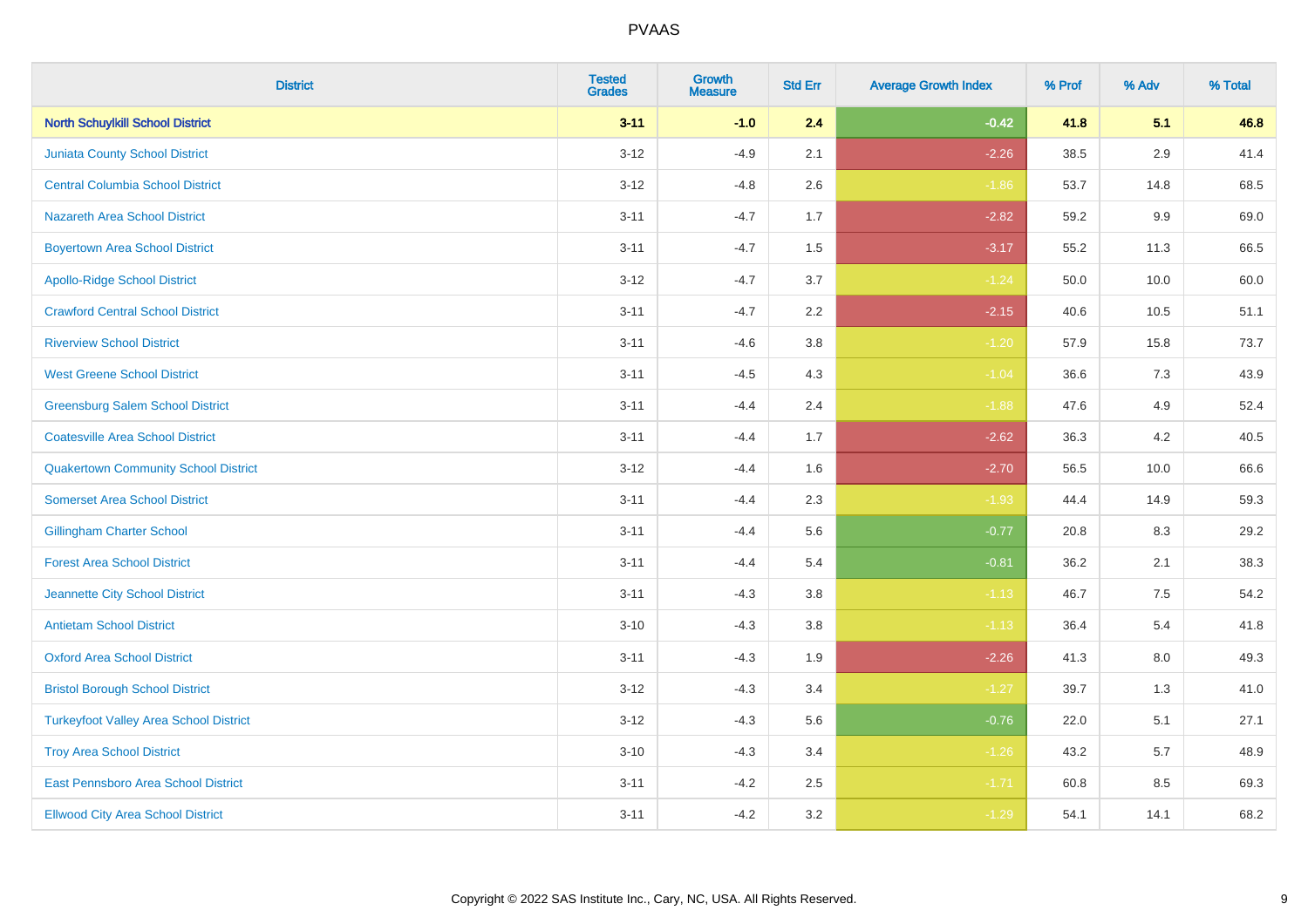| <b>District</b>                                                       | <b>Tested</b><br><b>Grades</b> | <b>Growth</b><br><b>Measure</b> | <b>Std Err</b> | <b>Average Growth Index</b> | % Prof | % Adv   | % Total |
|-----------------------------------------------------------------------|--------------------------------|---------------------------------|----------------|-----------------------------|--------|---------|---------|
| <b>North Schuylkill School District</b>                               | $3 - 11$                       | $-1.0$                          | 2.4            | $-0.42$                     | 41.8   | 5.1     | 46.8    |
| <b>MaST Community Charter School</b>                                  | $3 - 10$                       | $-4.1$                          | 2.7            | $-1.52$                     | 44.0   | 9.5     | 53.4    |
| <b>Easton Area School District</b>                                    | $3 - 12$                       | $-4.1$                          | 1.4            | $-2.91$                     | 39.9   | 4.0     | 43.9    |
| <b>Cambria Heights School District</b>                                | $3 - 10$                       | $-4.1$                          | 3.1            | $-1.32$                     | 51.0   | $6.0\,$ | 57.0    |
| <b>Elk Lake School District</b>                                       | $3 - 11$                       | $-4.0$                          | 3.3            | $-1.23$                     | 46.2   | 3.3     | 49.4    |
| <b>Pottstown School District</b>                                      | $3 - 12$                       | $-4.0$                          | 2.4            | $-1.68$                     | 29.8   | 1.2     | 31.0    |
| <b>Gettysburg Area School District</b>                                | $3 - 11$                       | $-4.0$                          | 2.1            | $-1.89$                     | 45.3   | 14.0    | 59.3    |
| Preparatory Charter School Of Mathematics, Science, Tech, And Careers | $9 - 10$                       | $-4.0$                          | 2.5            | $-1.59$                     | 15.0   | 0.0     | 15.0    |
| <b>Sullivan County School District</b>                                | $3 - 10$                       | $-4.0$                          | 4.4            | $-0.90$                     | 66.7   | 2.6     | 69.2    |
| <b>Westmont Hilltop School District</b>                               | $3 - 11$                       | $-4.0$                          | 2.8            | $-1.40$                     | 36.3   | 13.3    | 49.6    |
| <b>Juniata Valley School District</b>                                 | $3 - 11$                       | $-3.9$                          | 3.5            | $-1.10$                     | 44.4   | 3.5     | 47.8    |
| <b>Big Beaver Falls Area School District</b>                          | $3 - 11$                       | $-3.9$                          | 3.3            | $-1.18$                     | 34.1   | 3.5     | 37.6    |
| <b>York Co School Of Technology</b>                                   | $9 - 12$                       | $-3.8$                          | 1.7            | $-2.22$                     | 39.1   | 5.6     | 44.7    |
| <b>Valley Grove School District</b>                                   | $3 - 10$                       | $-3.7$                          | 3.7            | $-1.01$                     | 51.2   | 6.1     | 57.3    |
| <b>Kane Area School District</b>                                      | $3 - 10$                       | $-3.7$                          | 3.2            | $-1.17$                     | 39.5   | 9.9     | 49.4    |
| <b>Conemaugh Township Area School District</b>                        | $3 - 12$                       | $-3.7$                          | 3.4            | $-1.09$                     | 53.8   | 17.6    | 71.4    |
| <b>Kiski Area School District</b>                                     | $3 - 11$                       | $-3.7$                          | 2.0            | $-1.86$                     | 57.4   | 10.4    | 67.8    |
| <b>Twin Valley School District</b>                                    | $3 - 12$                       | $-3.6$                          | 2.1            | $-1.69$                     | 49.6   | 7.1     | 56.8    |
| <b>Perkiomen Valley School District</b>                               | $3 - 11$                       | $-3.5$                          | 1.6            | $-2.18$                     | 53.8   | 13.4    | 67.2    |
| <b>Fannett-Metal School District</b>                                  | $3 - 11$                       | $-3.4$                          | 5.1            | $-0.67$                     | 38.7   | 8.1     | 46.8    |
| <b>Chestnut Ridge School District</b>                                 | $3 - 12$                       | $-3.4$                          | 2.9            | $-1.17$                     | 46.6   | 5.8     | 52.4    |
| <b>Pittsburgh School District</b>                                     | $3 - 11$                       | $-3.3$                          | 1.1            | $-3.04$                     | 33.9   | 8.2     | 42.1    |
| <b>Riverside School District</b>                                      | $3 - 11$                       | $-3.2$                          | 3.0            | $-1.09$                     | 43.0   | 9.0     | 52.0    |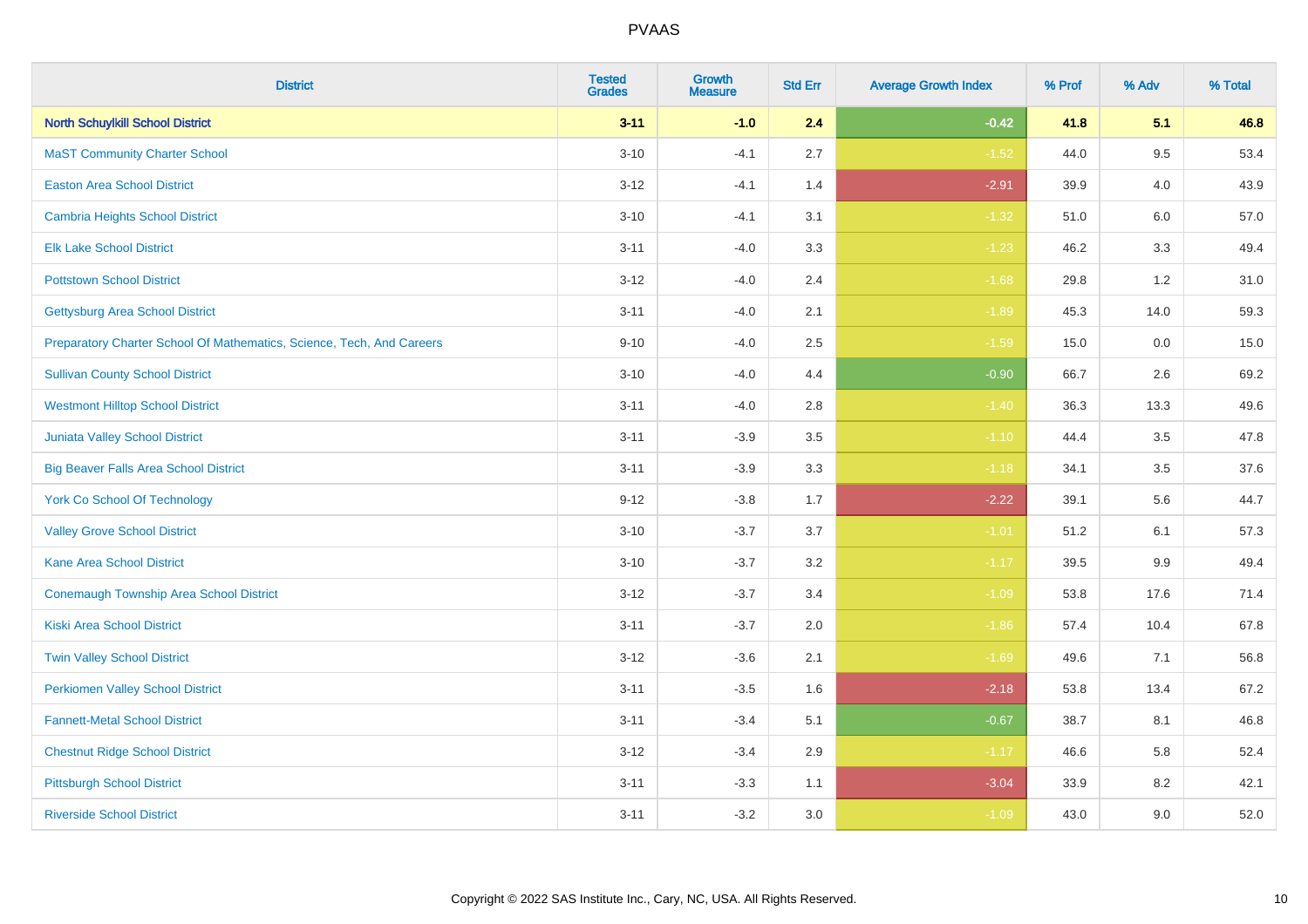| <b>District</b>                                         | <b>Tested</b><br><b>Grades</b> | <b>Growth</b><br><b>Measure</b> | <b>Std Err</b> | <b>Average Growth Index</b> | % Prof | % Adv   | % Total |
|---------------------------------------------------------|--------------------------------|---------------------------------|----------------|-----------------------------|--------|---------|---------|
| <b>North Schuylkill School District</b>                 | $3 - 11$                       | $-1.0$                          | 2.4            | $-0.42$                     | 41.8   | 5.1     | 46.8    |
| <b>Conemaugh Valley School District</b>                 | $3 - 12$                       | $-3.2$                          | 4.1            | $-0.78$                     | 48.2   | 5.6     | 53.7    |
| <b>Columbia Borough School District</b>                 | $3 - 12$                       | $-3.1$                          | 3.5            | $-0.89$                     | 29.5   | 1.9     | 31.4    |
| <b>Northeast Bradford School District</b>               | $3 - 10$                       | $-3.1$                          | 4.0            | $-0.78$                     | 33.9   | 3.4     | 37.3    |
| <b>Greater Johnstown School District</b>                | $3 - 11$                       | $-3.1$                          | 2.6            | $-1.19$                     | 26.1   | 0.0     | 26.1    |
| <b>Greencastle-Antrim School District</b>               | $3 - 11$                       | $-3.0$                          | 2.2            | $-1.36$                     | 62.4   | 9.9     | 72.3    |
| Center For Student Learning Charter School At Pennsbury | $6 - 12$                       | $-2.9$                          | 6.1            | $-0.47$                     | 42.9   | 0.0     | 42.9    |
| <b>Scranton School District</b>                         | $3 - 12$                       | $-2.9$                          | 2.4            | $-1.22$                     | 45.6   | 3.6     | 49.1    |
| Oil City Area School District                           | $3 - 11$                       | $-2.9$                          | 2.6            | $-1.08$                     | 44.4   | 5.8     | 50.2    |
| <b>Quaker Valley School District</b>                    | $3 - 11$                       | $-2.8$                          | 2.6            | $-1.08$                     | 55.2   | 13.2    | 68.4    |
| <b>Susquehanna Community School District</b>            | $3 - 11$                       | $-2.8$                          | 4.2            | $-0.66$                     | 49.4   | 6.9     | 56.3    |
| <b>Chichester School District</b>                       | $3 - 11$                       | $-2.7$                          | 2.3            | $-1.17$                     | 44.6   | 6.6     | 51.2    |
| <b>Lewisburg Area School District</b>                   | $3 - 11$                       | $-2.7$                          | 2.6            | $-1.03$                     | 57.0   | 18.5    | 75.6    |
| Shenango Area School District                           | $3 - 11$                       | $-2.6$                          | 3.3            | $-0.79$                     | 50.6   | 13.9    | 64.6    |
| <b>Charleroi School District</b>                        | $3 - 11$                       | $-2.6$                          | 3.0            | $-0.86$                     | 55.7   | 7.4     | 63.1    |
| <b>Dallas School District</b>                           | $3 - 11$                       | $-2.5$                          | 2.2            | $-1.12$                     | 54.9   | $7.6\,$ | 62.4    |
| <b>Clarion-Limestone Area School District</b>           | $3 - 12$                       | $-2.5$                          | 4.1            | $-0.60$                     | 56.8   | 6.8     | 63.6    |
| North Pocono School District                            | $3 - 11$                       | $-2.3$                          | 3.4            | $-0.68$                     | 52.0   | 16.4    | 68.5    |
| <b>Wyoming Valley West School District</b>              | $3 - 11$                       | $-2.2$                          | 2.4            | $-0.91$                     | 49.4   | 3.0     | 52.4    |
| <b>Burgettstown Area School District</b>                | $3 - 11$                       | $-2.1$                          | 3.4            | $-0.62$                     | 50.0   | 1.4     | 51.4    |
| <b>Bald Eagle Area School District</b>                  | $3 - 11$                       | $-2.1$                          | 2.7            | $-0.75$                     | 48.4   | 9.4     | 57.7    |
| Huntingdon Area School District                         | $3 - 11$                       | $-2.0$                          | 2.7            | $-0.72$                     | 36.8   | 10.3    | 47.0    |
| <b>Hope For Hyndman Charter School</b>                  | $3 - 11$                       | $-2.0$                          | 6.1            | $-0.32$                     | 33.3   | 0.0     | 33.3    |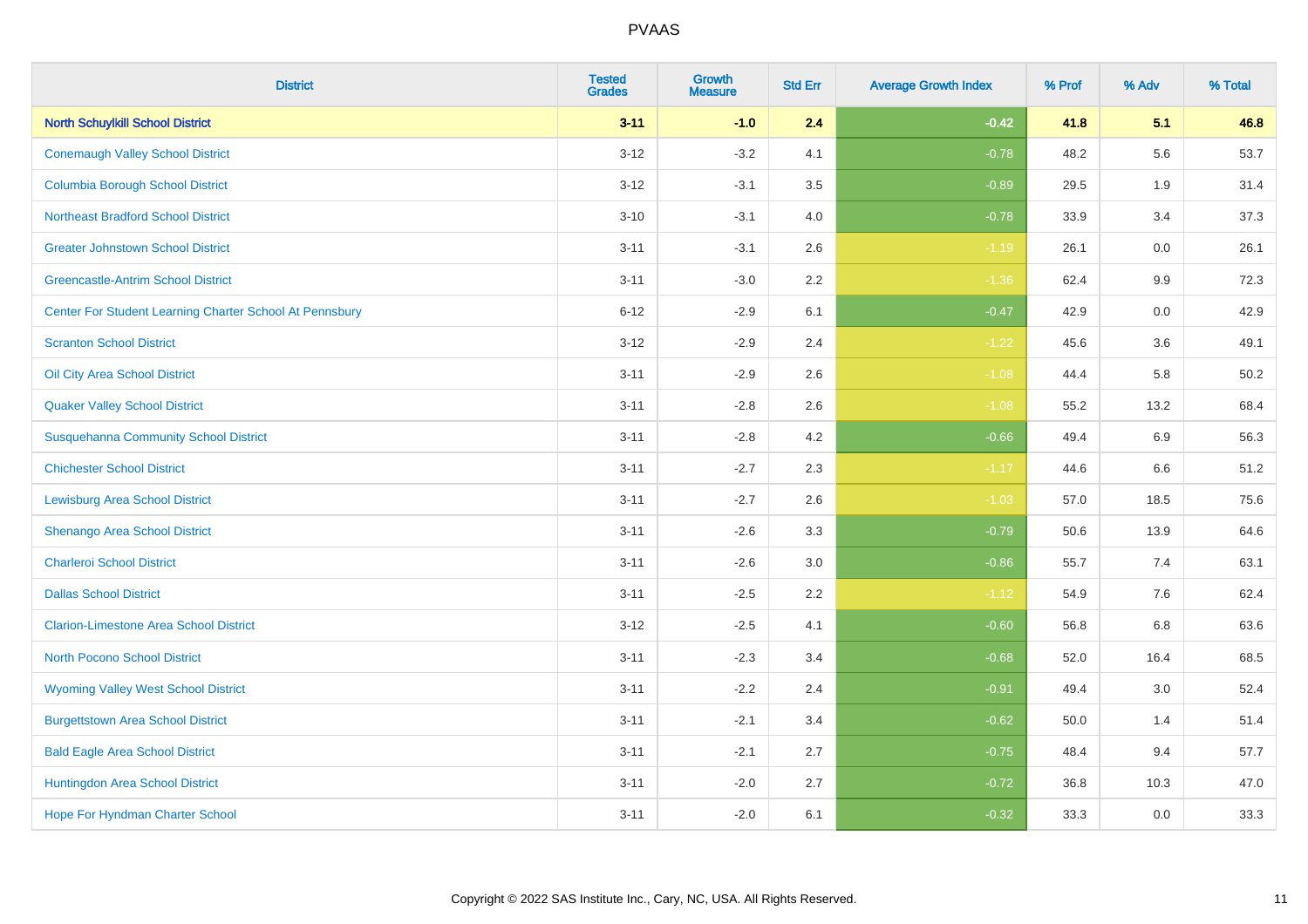| <b>District</b>                          | <b>Tested</b><br><b>Grades</b> | <b>Growth</b><br><b>Measure</b> | <b>Std Err</b> | <b>Average Growth Index</b> | % Prof | % Adv   | % Total |
|------------------------------------------|--------------------------------|---------------------------------|----------------|-----------------------------|--------|---------|---------|
| <b>North Schuylkill School District</b>  | $3 - 11$                       | $-1.0$                          | 2.4            | $-0.42$                     | 41.8   | 5.1     | 46.8    |
| <b>Montour School District</b>           | $3 - 11$                       | $-1.8$                          | 2.1            | $-0.88$                     | 61.4   | 15.1    | 76.5    |
| <b>North Hills School District</b>       | $3 - 11$                       | $-1.8$                          | 1.8            | $-0.96$                     | 59.1   | 14.1    | 73.2    |
| <b>Phoenixville Area School District</b> | $3 - 11$                       | $-1.7$                          | 2.1            | $-0.83$                     | 59.9   | 10.6    | 70.5    |
| <b>Chartiers Valley School District</b>  | $3 - 11$                       | $-1.7$                          | 2.0            | $-0.81$                     | 54.7   | 8.4     | 63.1    |
| <b>Mid Valley School District</b>        | $3 - 10$                       | $-1.7$                          | 3.0            | $-0.55$                     | 45.1   | 7.8     | 52.9    |
| South Side Area School District          | $3 - 11$                       | $-1.6$                          | 3.3            | $-0.48$                     | 50.0   | $6.8\,$ | 56.8    |
| <b>Cornell School District</b>           | $3 - 11$                       | $-1.6$                          | 5.0            | $-0.32$                     | 33.8   | 1.5     | 35.4    |
| <b>Lehighton Area School District</b>    | $3 - 11$                       | $-1.6$                          | 2.3            | $-0.70$                     | 51.1   | 5.6     | 56.7    |
| <b>Central Greene School District</b>    | $3 - 11$                       | $-1.6$                          | $2.8\,$        | $-0.55$                     | 54.2   | $2.8\,$ | 57.0    |
| <b>Lebanon School District</b>           | $3 - 11$                       | $-1.6$                          | 1.9            | $-0.80$                     | 24.4   | 2.6     | 27.0    |
| <b>Sharpsville Area School District</b>  | $3 - 11$                       | $-1.4$                          | 3.5            | $-0.40$                     | 55.2   | 13.4    | 68.7    |
| <b>Seneca Valley School District</b>     | $3 - 11$                       | $-1.4$                          | 1.4            | $-0.99$                     | 57.2   | 11.4    | 68.6    |
| <b>Cheltenham School District</b>        | $3 - 11$                       | $-1.4$                          | 2.1            | $-0.67$                     | 46.1   | 10.0    | 56.1    |
| <b>Wyoming Area School District</b>      | $3 - 10$                       | $-1.3$                          | 2.6            | $-0.50$                     | 53.8   | 10.8    | 64.6    |
| <b>Bellwood-Antis School District</b>    | $3 - 10$                       | $-1.2$                          | 3.2            | $-0.39$                     | 55.1   | 10.1    | 65.2    |
| <b>Palmerton Area School District</b>    | $3 - 11$                       | $-1.2$                          | 3.0            | $-0.39$                     | 57.4   | 5.0     | 62.4    |
| Mt Lebanon School District               | $3 - 11$                       | $-1.0$                          | 1.5            | $-0.70$                     | 61.9   | 24.0    | 85.9    |
| <b>North Schuylkill School District</b>  | $3 - 11$                       | $-1.0$                          | 2.4            | $-0.42$                     | 41.8   | 5.1     | 46.8    |
| <b>Manheim Township School District</b>  | $3 - 12$                       | $-0.9$                          | 1.6            | $-0.58$                     | 53.2   | 15.5    | 68.7    |
| <b>Lakeview School District</b>          | $3 - 11$                       | $-0.9$                          | 3.7            | $-0.24$                     | 60.3   | 3.2     | 63.5    |
| <b>Glendale School District</b>          | $3 - 10$                       | $-0.9$                          | 3.7            | $-0.24$                     | 50.0   | 5.4     | 55.4    |
| <b>Conewago Valley School District</b>   | $3 - 12$                       | $-0.9$                          | 2.0            | $-0.45$                     | 51.7   | 9.6     | 61.3    |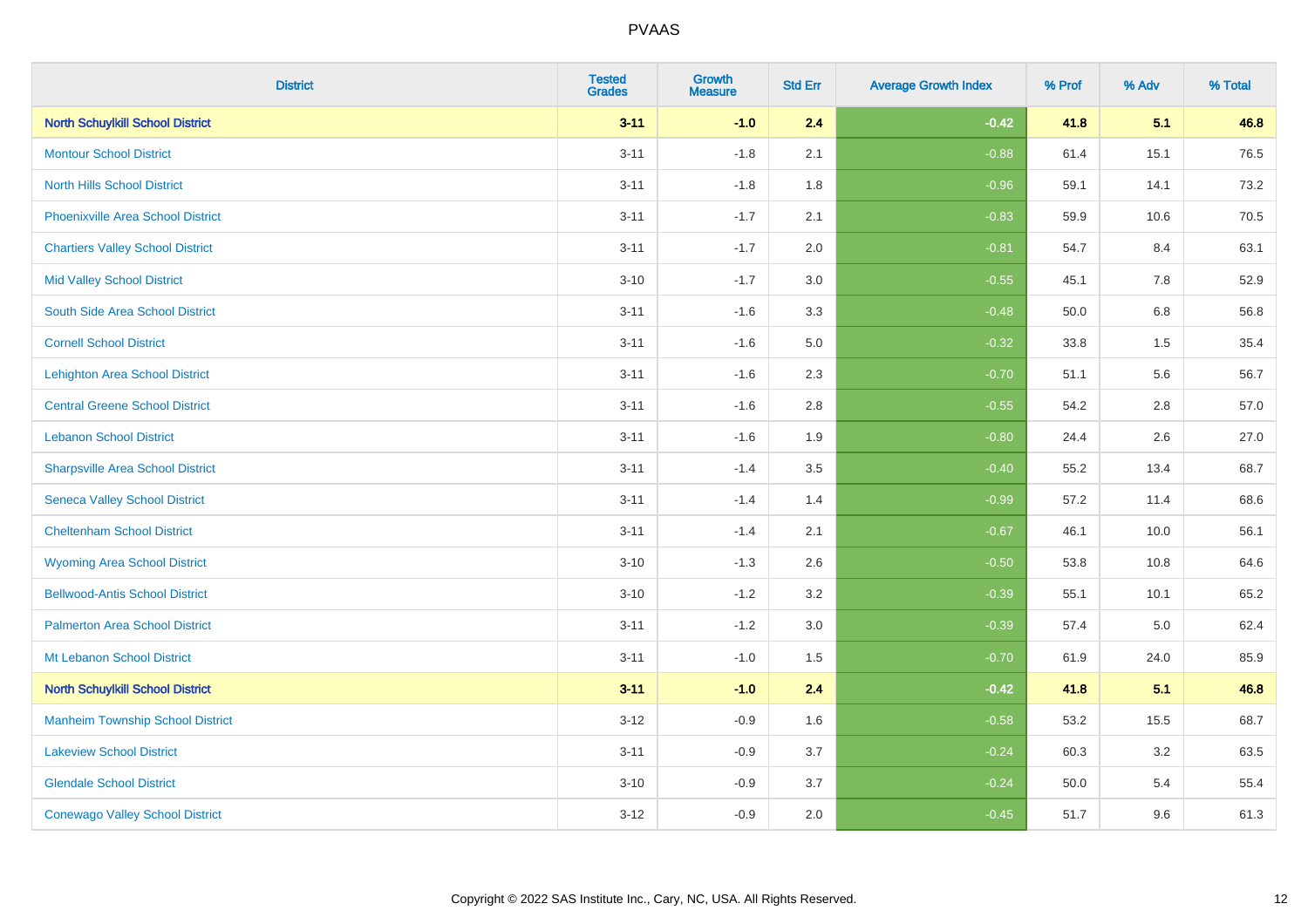| <b>District</b>                                    | <b>Tested</b><br><b>Grades</b> | <b>Growth</b><br><b>Measure</b> | <b>Std Err</b> | <b>Average Growth Index</b> | % Prof | % Adv   | % Total |
|----------------------------------------------------|--------------------------------|---------------------------------|----------------|-----------------------------|--------|---------|---------|
| <b>North Schuylkill School District</b>            | $3 - 11$                       | $-1.0$                          | 2.4            | $-0.42$                     | 41.8   | 5.1     | 46.8    |
| <b>Elizabethtown Area School District</b>          | $3 - 12$                       | $-0.9$                          | 1.9            | $-0.47$                     | 50.0   | 11.2    | 61.2    |
| <b>Millville Area School District</b>              | $3 - 12$                       | $-0.9$                          | 4.7            | $-0.18$                     | 51.4   | 5.4     | 56.8    |
| <b>Bangor Area School District</b>                 | $3 - 12$                       | $-0.9$                          | 2.0            | $-0.43$                     | 44.3   | 4.7     | 49.0    |
| <b>Canon-Mcmillan School District</b>              | $3 - 11$                       | $-0.8$                          | 1.6            | $-0.50$                     | 58.7   | 15.9    | 74.6    |
| <b>Shaler Area School District</b>                 | $3 - 11$                       | $-0.8$                          | 1.9            | $-0.43$                     | 49.1   | 9.6     | 58.7    |
| <b>Albert Gallatin Area School District</b>        | $3 - 11$                       | $-0.8$                          | 2.4            | $-0.32$                     | 54.5   | 10.0    | 64.6    |
| <b>Westinghouse Arts Academy Charter School</b>    | $9 - 10$                       | $-0.7$                          | 3.6            | $-0.19$                     | 59.2   | 8.4     | 67.6    |
| <b>Achievement House Charter School</b>            | $7 - 11$                       | $-0.7$                          | 4.0            | $-0.17$                     | 32.5   | 2.6     | 35.1    |
| <b>Otto-Eldred School District</b>                 | $3 - 11$                       | $-0.7$                          | 4.2            | $-0.15$                     | 56.2   | $6.2\,$ | 62.5    |
| <b>Panther Valley School District</b>              | $3 - 12$                       | $-0.6$                          | 3.3            | $-0.19$                     | 47.9   | 4.3     | 52.1    |
| <b>Tuscarora School District</b>                   | $3 - 11$                       | $-0.6$                          | 2.3            | $-0.27$                     | 45.1   | 8.1     | 53.2    |
| <b>Girard School District</b>                      | $3 - 11$                       | $-0.6$                          | 2.7            | $-0.22$                     | 53.9   | 15.6    | 69.6    |
| <b>Mount Carmel Area School District</b>           | $3 - 11$                       | $-0.6$                          | 3.1            | $-0.18$                     | 45.3   | 2.1     | 47.4    |
| <b>Central Fulton School District</b>              | $3 - 11$                       | $-0.5$                          | 3.5            | $-0.14$                     | 51.4   | 8.6     | 60.0    |
| Philadelphia Electrical & Tech Charter High School | $10 - 10$                      | $-0.5$                          | 2.9            | $-0.15$                     | 8.8    | 0.0     | 8.8     |
| <b>Blue Ridge School District</b>                  | $3 - 11$                       | $-0.5$                          | 3.6            | $-0.12$                     | 44.6   | 3.1     | 47.7    |
| <b>Oley Valley School District</b>                 | $3 - 11$                       | $-0.4$                          | 2.8            | $-0.15$                     | 43.1   | 12.9    | 56.0    |
| <b>Harrisburg City School District</b>             | $3 - 11$                       | $-0.4$                          | 2.1            | $-0.19$                     | 15.1   | 0.4     | 15.5    |
| <b>Penn Manor School District</b>                  | $3 - 11$                       | $-0.4$                          | 1.6            | $-0.25$                     | 51.9   | 12.6    | 64.5    |
| New Kensington-Arnold School District              | $3 - 11$                       | $-0.4$                          | 3.8            | $-0.10$                     | 40.7   | 3.7     | 44.4    |
| <b>Crestwood School District</b>                   | $3 - 11$                       | $-0.4$                          | 2.4            | $-0.17$                     | 57.4   | 17.0    | 74.4    |
| <b>Southern Lehigh School District</b>             | $3 - 11$                       | $-0.4$                          | 2.3            | $-0.17$                     | 66.1   | 11.9    | 78.0    |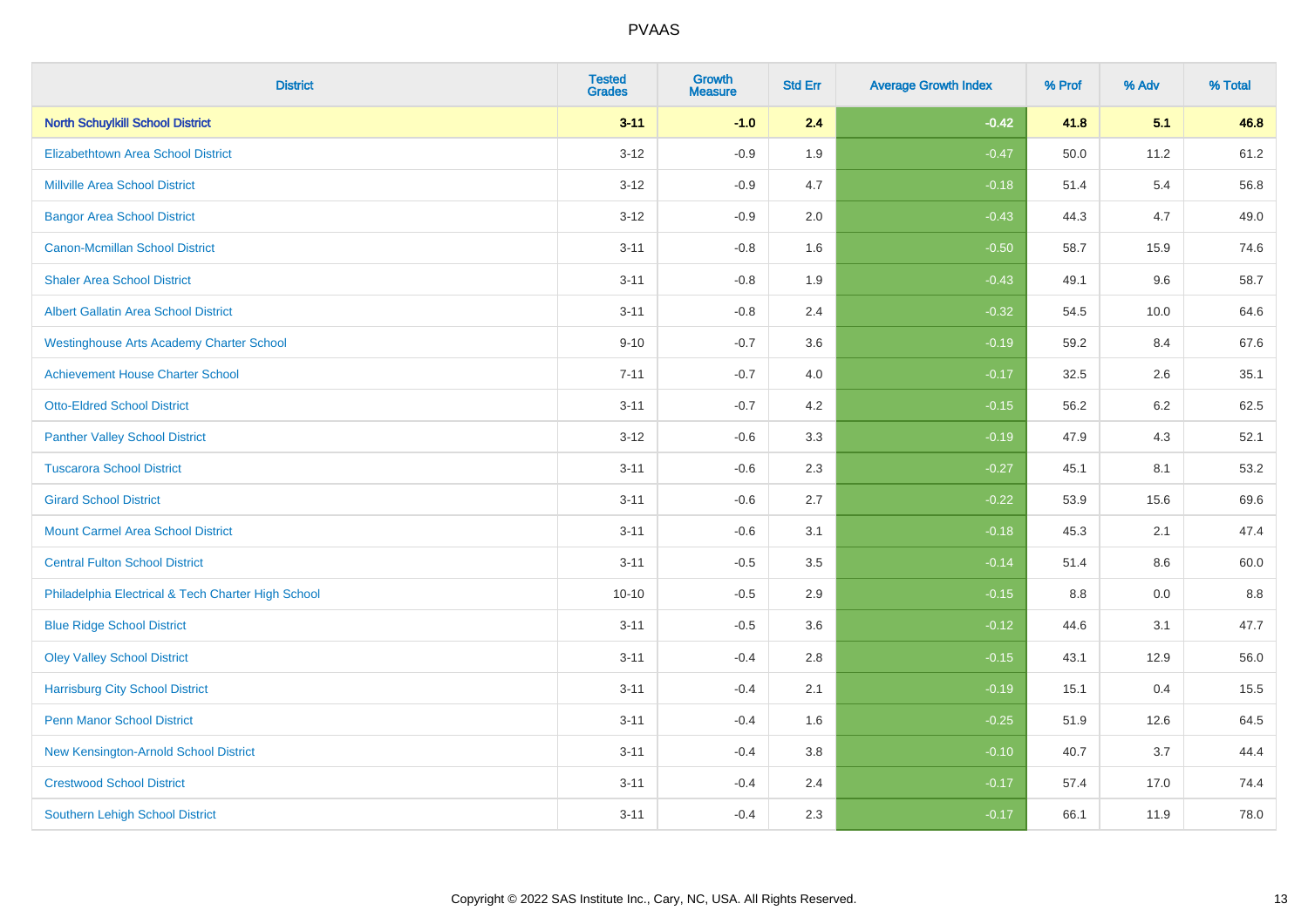| <b>District</b>                          | <b>Tested</b><br><b>Grades</b> | <b>Growth</b><br><b>Measure</b> | <b>Std Err</b> | <b>Average Growth Index</b> | % Prof | % Adv | % Total |
|------------------------------------------|--------------------------------|---------------------------------|----------------|-----------------------------|--------|-------|---------|
| <b>North Schuylkill School District</b>  | $3 - 11$                       | $-1.0$                          | 2.4            | $-0.42$                     | 41.8   | 5.1   | 46.8    |
| <b>Bellefonte Area School District</b>   | $3 - 11$                       | $-0.4$                          | $2.2\,$        | $-0.17$                     | 47.6   | 10.6  | 58.2    |
| <b>Avella Area School District</b>       | $3 - 12$                       | $-0.3$                          | 4.7            | $-0.05$                     | 49.3   | 14.5  | 63.8    |
| <b>Chester-Upland School District</b>    | $3 - 11$                       | $-0.3$                          | 2.7            | $-0.09$                     | 13.8   | 0.8   | 14.6    |
| <b>Mercer Area School District</b>       | $3 - 11$                       | $-0.2$                          | 3.3            | $-0.06$                     | 56.0   | 8.0   | 64.0    |
| <b>Kutztown Area School District</b>     | $3 - 12$                       | $-0.2$                          | 3.2            | $-0.05$                     | 55.4   | 13.3  | 68.7    |
| <b>Warren County School District</b>     | $3 - 11$                       | $-0.1$                          | 1.8            | $-0.06$                     | 37.2   | 5.3   | 42.6    |
| <b>Susquenita School District</b>        | $3 - 11$                       | $-0.1$                          | $2.8\,$        | $-0.01$                     | 47.7   | 10.1  | 57.8    |
| Penn Cambria School District             | $3 - 11$                       | $-0.0$                          | 2.7            | $-0.01$                     | 61.5   | 7.7   | 69.2    |
| <b>Wilkes-Barre Area School District</b> | $3 - 11$                       | 0.1                             | 3.2            | 0.02                        | 35.5   | 5.4   | 40.9    |
| East Stroudsburg Area School District    | $3 - 11$                       | 0.1                             | 1.6            | 0.05                        | 45.8   | 7.8   | 53.6    |
| <b>Hempfield School District</b>         | $3 - 11$                       | 0.1                             | 1.4            | 0.08                        | 58.2   | 9.9   | 68.2    |
| <b>West Branch Area School District</b>  | $3 - 11$                       | 0.2                             | $3.8\,$        | 0.05                        | 47.2   | 1.9   | 49.1    |
| Northern Lebanon School District         | $3 - 11$                       | 0.4                             | 2.5            | 0.15                        | 28.0   | 3.0   | 31.0    |
| <b>Danville Area School District</b>     | $3 - 11$                       | 0.4                             | 2.6            | 0.15                        | 57.4   | 18.4  | 75.7    |
| <b>Jersey Shore Area School District</b> | $3 - 11$                       | 0.5                             | 2.6            | 0.21                        | 47.1   | 9.2   | 56.2    |
| <b>Reynolds School District</b>          | $3 - 10$                       | 0.5                             | 3.4            | 0.16                        | 52.1   | 7.0   | 59.2    |
| <b>Brockway Area School District</b>     | $3 - 11$                       | 0.6                             | 3.6            | 0.16                        | 49.2   | 7.7   | 56.9    |
| <b>Smethport Area School District</b>    | $3 - 12$                       | 0.6                             | 3.9            | 0.15                        | 37.0   | 1.8   | 38.9    |
| <b>Greater Latrobe School District</b>   | $3 - 11$                       | 0.6                             | 1.9            | 0.31                        | 55.5   | 14.1  | 69.5    |
| <b>Lower Dauphin School District</b>     | $3 - 11$                       | 0.6                             | 1.9            | 0.33                        | 49.2   | 12.6  | 61.8    |
| <b>Bloomsburg Area School District</b>   | $3 - 10$                       | 0.7                             | 3.0            | 0.23                        | 55.9   | 11.8  | 67.6    |
| Insight PA Cyber Charter School          | $3 - 11$                       | 0.7                             | 5.7            | 0.12                        | 50.0   | 4.8   | 54.8    |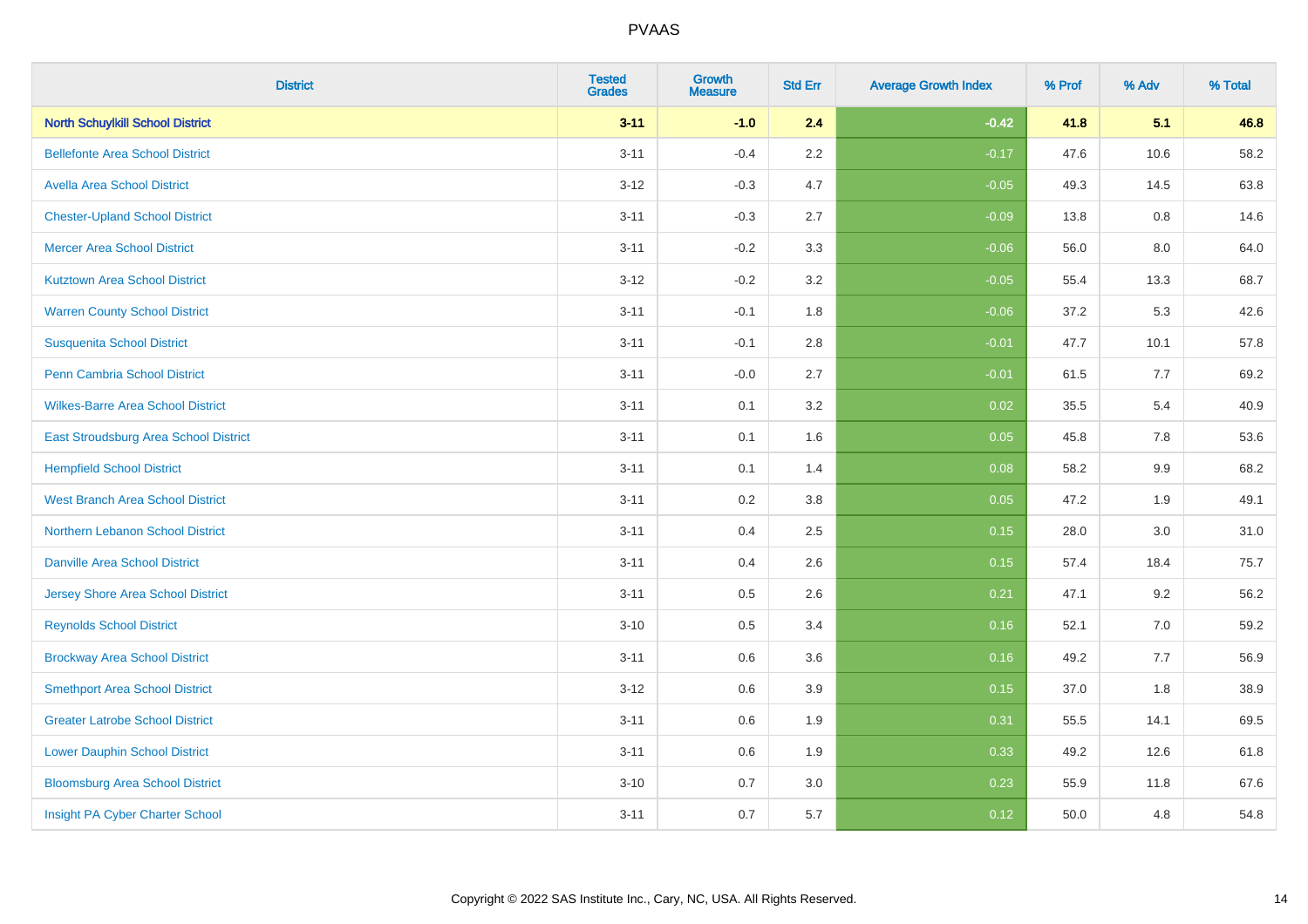| <b>District</b>                               | <b>Tested</b><br><b>Grades</b> | <b>Growth</b><br><b>Measure</b> | <b>Std Err</b> | <b>Average Growth Index</b> | % Prof | % Adv   | % Total |
|-----------------------------------------------|--------------------------------|---------------------------------|----------------|-----------------------------|--------|---------|---------|
| <b>North Schuylkill School District</b>       | $3 - 11$                       | $-1.0$                          | 2.4            | $-0.42$                     | 41.8   | 5.1     | 46.8    |
| Lehigh Valley Academy Regional Charter School | $3 - 11$                       | 0.7                             | 2.3            | 0.32                        | 46.3   | $5.0\,$ | 51.4    |
| <b>Greenville Area School District</b>        | $3 - 11$                       | 0.7                             | 2.9            | 0.26                        | 53.4   | 6.9     | 60.3    |
| <b>Gateway School District</b>                | $3 - 11$                       | 0.8                             | 2.2            | 0.38                        | 52.1   | 13.8    | 65.9    |
| <b>Wyomissing Area School District</b>        | $3 - 12$                       | 0.8                             | 2.6            | 0.33                        | 55.7   | 17.6    | 73.3    |
| <b>Wallingford-Swarthmore School District</b> | $3 - 10$                       | 0.9                             | 2.4            | 0.38                        | 64.4   | 22.7    | 87.1    |
| South Eastern School District                 | $3 - 11$                       | 0.9                             | 2.4            | 0.39                        | 54.8   | 6.6     | 61.4    |
| <b>Radnor Township School District</b>        | $3 - 12$                       | 1.0                             | 2.1            | 0.50                        | 65.0   | 23.2    | 88.2    |
| <b>Lakeland School District</b>               | $3 - 11$                       | 1.1                             | 2.8            | 0.38                        | 48.6   | 3.7     | 52.3    |
| <b>Upper Adams School District</b>            | $3 - 11$                       | 1.3                             | 2.9            | 0.47                        | 55.2   | 8.6     | 63.8    |
| <b>Schuylkill Valley School District</b>      | $3 - 11$                       | 1.4                             | 2.5            | 0.56                        | 55.1   | 10.2    | 65.3    |
| <b>Newport School District</b>                | $3 - 12$                       | 1.4                             | 3.5            | 0.41                        | 51.5   | 10.3    | 61.8    |
| <b>Tussey Mountain School District</b>        | $3 - 12$                       | 1.5                             | 3.7            | 0.40                        | 38.6   | $1.8\,$ | 40.4    |
| <b>Central Bucks School District</b>          | $3 - 11$                       | 1.6                             | 0.9            | 1.66                        | 63.0   | 16.8    | 79.8    |
| <b>Bensalem Township School District</b>      | $3 - 11$                       | 1.6                             | 1.6            | 0.98                        | 38.8   | 8.3     | 47.1    |
| <b>Athens Area School District</b>            | $3 - 11$                       | 1.6                             | 2.5            | 0.64                        | 46.9   | 7.6     | 54.5    |
| <b>Purchase Line School District</b>          | $3 - 12$                       | 1.7                             | 3.5            | 0.47                        | 43.1   | 5.4     | 48.5    |
| South Fayette Township School District        | $3 - 11$                       | 1.7                             | 2.0            | 0.88                        | 61.0   | 26.5    | 87.6    |
| <b>Baldwin-Whitehall School District</b>      | $3 - 11$                       | 1.8                             | 1.9            | 0.94                        | 58.6   | 8.6     | 67.1    |
| <b>Laurel School District</b>                 | $3 - 11$                       | 1.8                             | 3.1            | 0.59                        | 70.1   | 2.3     | 72.4    |
| West Jefferson Hills School District          | $3 - 11$                       | 1.8                             | 2.1            | 0.88                        | 55.7   | 20.8    | 76.4    |
| <b>Williamsport Area School District</b>      | $3 - 11$                       | 1.9                             | 1.8            | 1.04                        | 44.1   | 12.8    | 56.9    |
| <b>Union Area School District</b>             | $3 - 11$                       | 1.9                             | 4.3            | 0.44                        | 61.5   | 0.0     | 61.5    |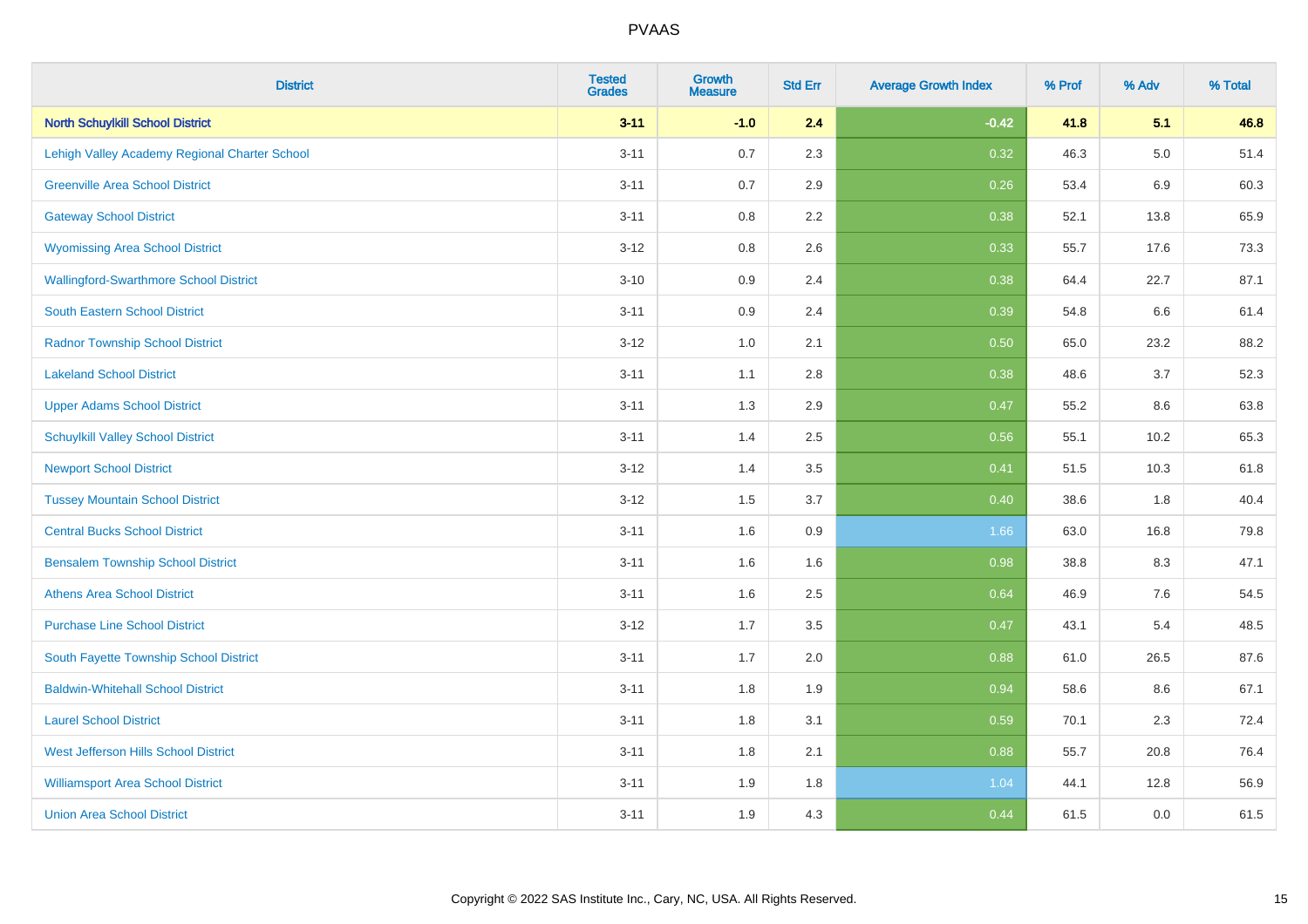| <b>District</b>                                | <b>Tested</b><br><b>Grades</b> | <b>Growth</b><br><b>Measure</b> | <b>Std Err</b> | <b>Average Growth Index</b> | % Prof | % Adv | % Total |
|------------------------------------------------|--------------------------------|---------------------------------|----------------|-----------------------------|--------|-------|---------|
| <b>North Schuylkill School District</b>        | $3 - 11$                       | $-1.0$                          | 2.4            | $-0.42$                     | 41.8   | 5.1   | 46.8    |
| <b>Franklin Regional School District</b>       | $3 - 11$                       | 2.0                             | 1.9            | 1.02                        | 66.7   | 15.5  | 82.1    |
| <b>Marple Newtown School District</b>          | $3 - 11$                       | 2.0                             | 2.4            | 0.81                        | 57.6   | 12.8  | 70.4    |
| <b>Lower Moreland Township School District</b> | $3 - 11$                       | 2.0                             | 2.2            | 0.95                        | 62.8   | 17.0  | 79.8    |
| Mastery Charter School - Thomas Campus         | $3 - 10$                       | 2.1                             | 6.2            | 0.33                        | 28.6   | 0.0   | 28.6    |
| <b>Mcguffey School District</b>                | $3 - 11$                       | 2.1                             | 2.6            | 0.81                        | 57.7   | 3.1   | 60.8    |
| <b>Manheim Central School District</b>         | $3 - 11$                       | 2.1                             | 2.1            | 1.01                        | 53.2   | 11.6  | 64.8    |
| <b>United School District</b>                  | $3 - 11$                       | 2.1                             | 3.4            | 0.63                        | 60.3   | 6.6   | 66.9    |
| Northwestern Lehigh School District            | $3 - 11$                       | 2.2                             | 2.3            | 0.93                        | 53.3   | 9.7   | 63.0    |
| <b>Galeton Area School District</b>            | $3 - 11$                       | 2.2                             | 5.3            | 0.42                        | 41.3   | 4.4   | 45.6    |
| <b>Roberto Clemente Charter School</b>         | $3 - 12$                       | 2.2                             | 4.9            | 0.45                        | 27.5   | 5.0   | 32.5    |
| <b>Hanover Area School District</b>            | $3 - 11$                       | 2.2                             | 4.6            | 0.48                        | 42.9   | 5.7   | 48.6    |
| <b>Union School District</b>                   | $3 - 12$                       | 2.3                             | 4.2            | 0.54                        | 32.6   | 7.0   | 39.5    |
| <b>Tunkhannock Area School District</b>        | $3 - 11$                       | 2.3                             | 2.2            | 1.01                        | 44.9   | 9.6   | 54.6    |
| <b>Camp Hill School District</b>               | $3 - 12$                       | 2.3                             | 3.0            | 0.78                        | 53.6   | 17.5  | 71.1    |
| <b>Bedford Area School District</b>            | $3 - 11$                       | 2.5                             | 2.6            | 0.93                        | 48.5   | 10.0  | 58.5    |
| Mastery Charter High School-Lenfest Campus     | $7 - 11$                       | 2.5                             | 5.7            | 0.43                        | 40.0   | 0.0   | 40.0    |
| <b>Methacton School District</b>               | $3 - 11$                       | 2.5                             | 1.7            | 1.43                        | 62.5   | 16.4  | 79.0    |
| <b>Armstrong School District</b>               | $3 - 11$                       | 2.6                             | 1.7            | 1.53                        | 51.5   | 6.1   | 57.6    |
| <b>Hopewell Area School District</b>           | $3 - 11$                       | 2.6                             | 2.7            | 0.97                        | 58.4   | 4.0   | 62.4    |
| <b>Pottsgrove School District</b>              | $3 - 11$                       | 2.8                             | 2.0            | 1.35                        | 44.0   | 10.0  | 53.9    |
| <b>Forbes Road School District</b>             | $3 - 11$                       | $2.8\,$                         | 5.1            | 0.56                        | 41.4   | 10.3  | 51.7    |
| <b>Central Cambria School District</b>         | $3 - 11$                       | 3.0                             | 2.5            | 1.17                        | 56.2   | 9.7   | 66.0    |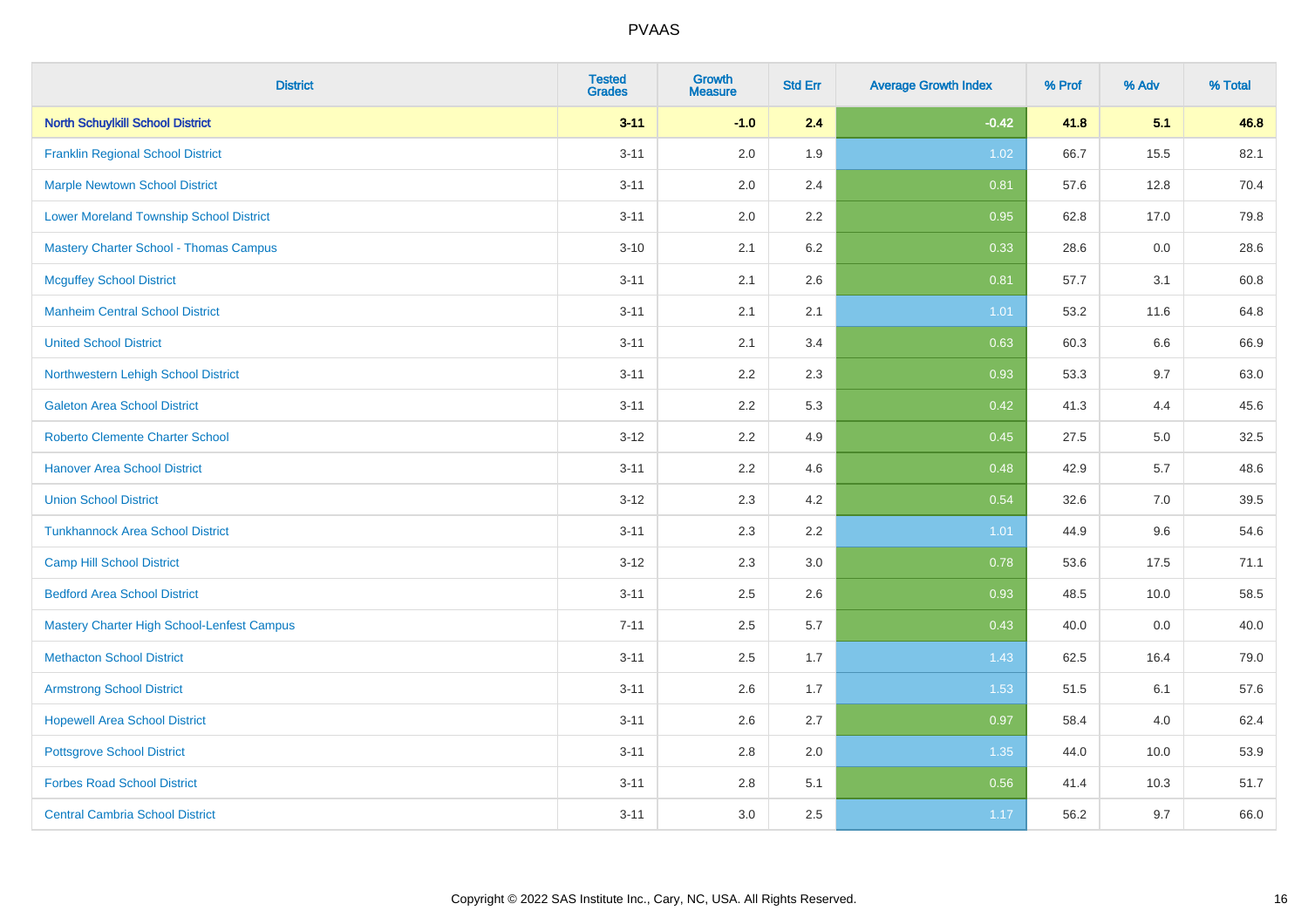| <b>District</b>                                    | <b>Tested</b><br><b>Grades</b> | <b>Growth</b><br><b>Measure</b> | <b>Std Err</b> | <b>Average Growth Index</b> | % Prof | % Adv | % Total |
|----------------------------------------------------|--------------------------------|---------------------------------|----------------|-----------------------------|--------|-------|---------|
| <b>North Schuylkill School District</b>            | $3 - 11$                       | $-1.0$                          | 2.4            | $-0.42$                     | 41.8   | 5.1   | 46.8    |
| <b>General Mclane School District</b>              | $3 - 11$                       | 3.1                             | 2.9            | 1.07                        | 62.3   | 4.9   | 67.2    |
| <b>Millcreek Township School District</b>          | $3 - 11$                       | 3.1                             | 1.5            | 2.06                        | 55.6   | 14.2  | 69.7    |
| <b>Keystone School District</b>                    | $3 - 11$                       | 3.1                             | 3.3            | 0.94                        | 50.6   | 6.5   | 57.1    |
| <b>Pleasant Valley School District</b>             | $3 - 11$                       | 3.1                             | 2.0            | 1.57                        | 57.2   | 5.5   | 62.8    |
| <b>Donegal School District</b>                     | $3 - 12$                       | 3.1                             | 2.4            | 1.29                        | 60.6   | 9.1   | 69.7    |
| <b>Woodland Hills School District</b>              | $3 - 12$                       | 3.2                             | 2.6            | 1.22                        | 31.4   | 3.6   | 35.0    |
| <b>Commodore Perry School District</b>             | $3 - 11$                       | 3.2                             | 5.5            | 0.58                        | 58.3   | 0.0   | 58.3    |
| <b>West York Area School District</b>              | $3 - 12$                       | 3.2                             | 2.3            | 1.38                        | 53.8   | 4.4   | 58.2    |
| Altoona Area School District                       | $3 - 12$                       | 3.3                             | 1.6            | 1.99                        | 47.7   | 8.2   | 55.9    |
| Southeastern Greene School District                | $3 - 10$                       | 3.3                             | 4.6            | 0.72                        | 57.6   | 6.1   | 63.6    |
| <b>Spring Cove School District</b>                 | $3 - 11$                       | 3.4                             | 2.5            | 1.33                        | 47.8   | 12.7  | 60.4    |
| <b>Fairview School District</b>                    | $3 - 11$                       | 3.4                             | 2.6            | 1.32                        | 57.2   | 17.6  | 74.8    |
| <b>Clairton City School District</b>               | $3 - 11$                       | 3.5                             | 3.7            | 0.95                        | 13.4   | 0.0   | 13.4    |
| <b>Lincoln Park Performing Arts Charter School</b> | $7 - 11$                       | 3.6                             | 2.5            | 1.42                        | 59.6   | 14.7  | 74.3    |
| <b>Conrad Weiser Area School District</b>          | $3 - 11$                       | 3.6                             | 2.2            | 1.63                        | 52.1   | 2.1   | 54.2    |
| <b>North Clarion County School District</b>        | $3 - 12$                       | 3.7                             | 4.3            | 0.85                        | 67.5   | 15.0  | 82.5    |
| <b>Hermitage School District</b>                   | $3 - 12$                       | $3.8\,$                         | 2.4            | 1.60                        | 57.5   | 9.3   | 66.8    |
| South Butler County School District                | $3 - 10$                       | 3.9                             | 2.5            | 1.54                        | 53.1   | 16.6  | 69.7    |
| South Western School District                      | $3 - 12$                       | 3.9                             | 1.9            | 2.08                        | 60.2   | 8.1   | 68.3    |
| Esperanza Academy Charter School                   | $4 - 11$                       | 4.0                             | 2.5            | 1.61                        | 32.4   | 0.7   | 33.1    |
| Northampton Area School District                   | $3 - 11$                       | 4.0                             | 1.6            | 2.51                        | 52.3   | 10.8  | 63.1    |
| <b>Muhlenberg School District</b>                  | $3 - 10$                       | 4.0                             | 1.9            | 2.10                        | 34.2   | 2.6   | 36.8    |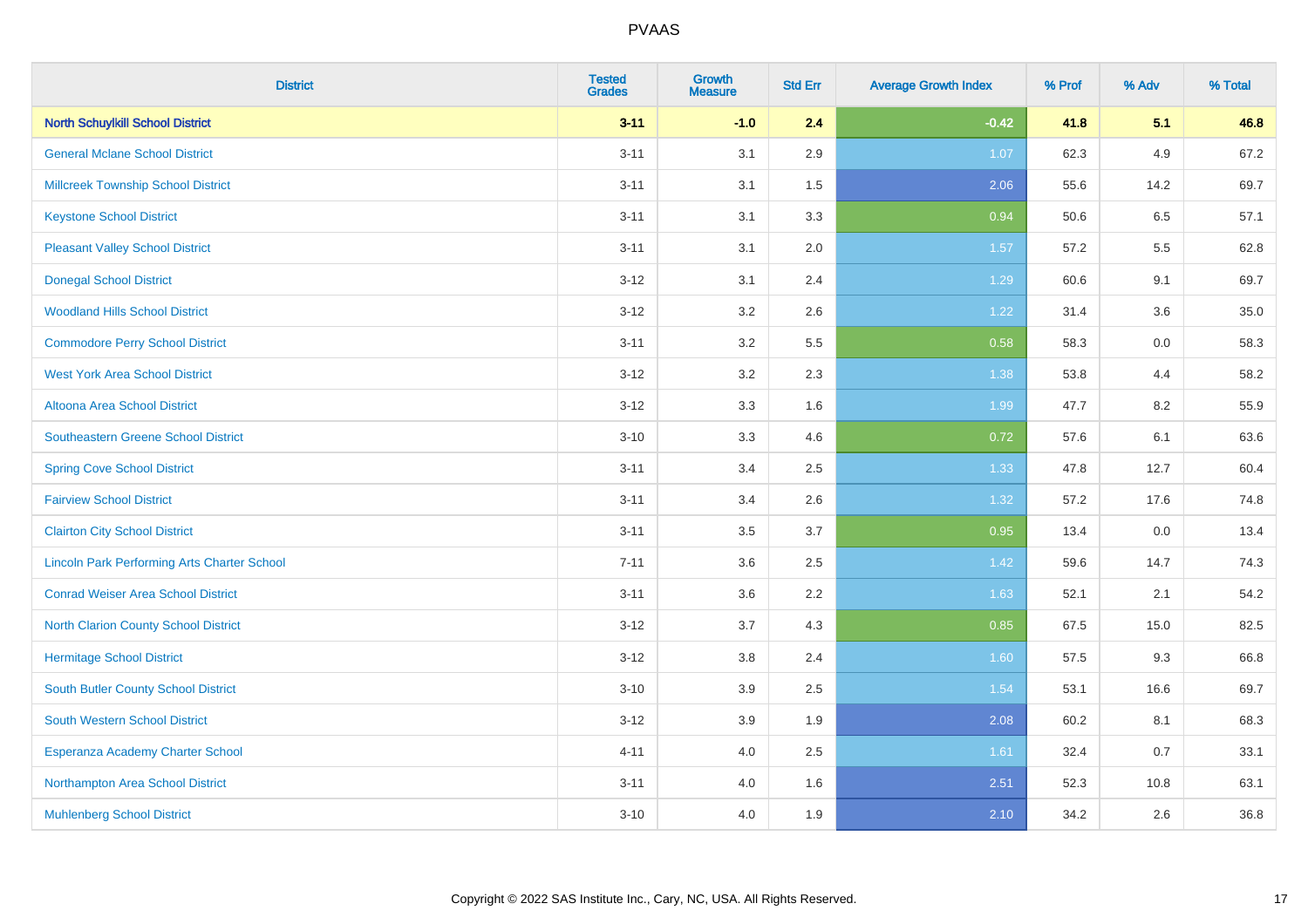| <b>District</b>                                 | <b>Tested</b><br><b>Grades</b> | Growth<br><b>Measure</b> | <b>Std Err</b> | <b>Average Growth Index</b> | % Prof | % Adv   | % Total |
|-------------------------------------------------|--------------------------------|--------------------------|----------------|-----------------------------|--------|---------|---------|
| <b>North Schuylkill School District</b>         | $3 - 11$                       | $-1.0$                   | 2.4            | $-0.42$                     | 41.8   | 5.1     | 46.8    |
| <b>Towanda Area School District</b>             | $3 - 11$                       | 4.0                      | 2.8            | 1.44                        | 39.4   | $6.6\,$ | 46.0    |
| <b>Berlin Brothersvalley School District</b>    | $3 - 11$                       | 4.0                      | 4.2            | 0.96                        | 48.8   | 14.0    | 62.8    |
| <b>Neshaminy School District</b>                | $3 - 11$                       | 4.0                      | 1.3            | 3.02                        | 58.7   | 9.5     | 68.2    |
| <b>West Allegheny School District</b>           | $3 - 12$                       | 4.0                      | 2.1            | 1.96                        | 63.1   | 15.7    | 78.8    |
| Mastery Charter School - Shoemaker Campus       | $7 - 10$                       | 4.1                      | 3.0            | 1.34                        | 20.9   | 3.3     | 24.2    |
| <b>Line Mountain School District</b>            | $3 - 11$                       | 4.1                      | 3.2            | 1.27                        | 52.9   | 9.2     | 62.1    |
| <b>Governor Mifflin School District</b>         | $3 - 11$                       | 4.1                      | 1.8            | 2.33                        | 42.5   | 7.2     | 49.7    |
| <b>East Penn School District</b>                | $3 - 11$                       | 4.1                      | 1.3            | 3.27                        | 55.8   | 11.5    | 67.3    |
| <b>Ligonier Valley School District</b>          | $3 - 11$                       | 4.2                      | 3.1            | 1.34                        | 59.1   | 10.3    | 69.5    |
| <b>Loyalsock Township School District</b>       | $3 - 12$                       | 4.2                      | 2.8            | 1.47                        | 54.3   | 2.1     | 56.4    |
| <b>Punxsutawney Area School District</b>        | $3 - 11$                       | 4.2                      | 2.9            | 1.45                        | 55.0   | 5.5     | 60.6    |
| Meyersdale Area School District                 | $3 - 11$                       | 4.2                      | 4.0            | 1.07                        | 43.1   | 6.9     | 50.0    |
| <b>Laurel Highlands School District</b>         | $3 - 11$                       | 4.3                      | 2.4            | 1.81                        | 44.9   | 9.6     | 54.5    |
| <b>Central Dauphin School District</b>          | $3 - 11$                       | 4.4                      | 1.3            | 3.32                        | 53.3   | 7.4     | 60.7    |
| Leechburg Area School District                  | $3 - 11$                       | 4.4                      | 4.0            | 1.09                        | 47.8   | 19.6    | 67.4    |
| <b>Port Allegany School District</b>            | $3 - 11$                       | 4.4                      | 3.6            | 1.21                        | 28.1   | 9.4     | 37.5    |
| <b>Pottsville Area School District</b>          | $3 - 12$                       | 4.4                      | 2.3            | 1.94                        | 44.8   | 5.4     | 50.2    |
| <b>MaST Community Charter School II</b>         | $3 - 10$                       | 4.4                      | 3.2            | 1.37                        | 28.4   | 3.4     | 31.8    |
| <b>Burrell School District</b>                  | $3 - 11$                       | 4.5                      | 3.1            | 1.48                        | 58.5   | 13.8    | 72.3    |
| <b>Eastern Lancaster County School District</b> | $3 - 12$                       | 4.5                      | 2.2            | 2.09                        | 46.3   | 11.4    | 57.6    |
| Harmony Area School District                    | $3 - 10$                       | 4.5                      | 6.3            | 0.72                        | 33.3   | 13.3    | 46.7    |
| <b>Hempfield Area School District</b>           | $3 - 12$                       | 4.6                      | 1.6            | 2.86                        | 53.5   | 20.1    | 73.6    |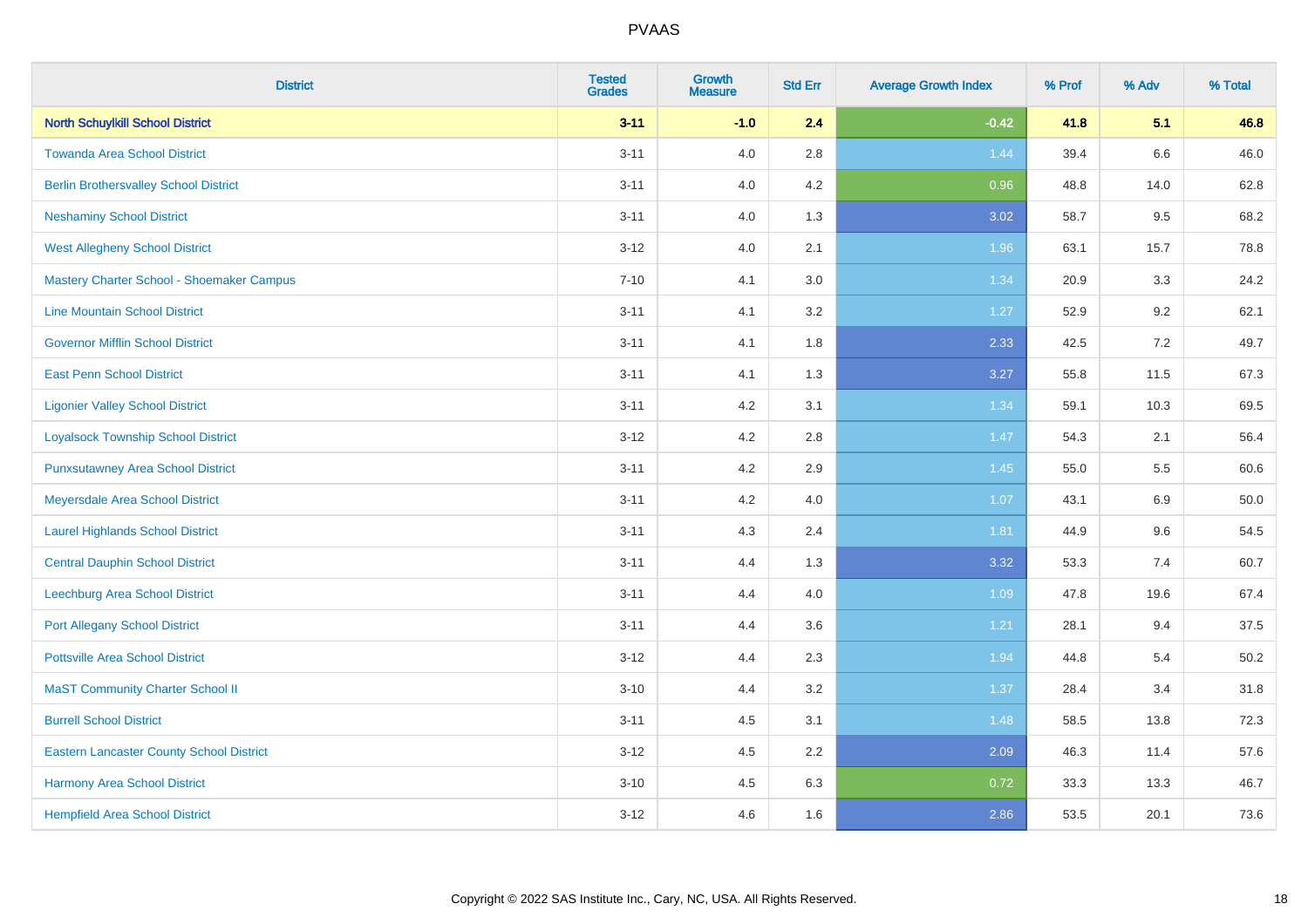| <b>District</b>                             | <b>Tested</b><br><b>Grades</b> | <b>Growth</b><br><b>Measure</b> | <b>Std Err</b> | <b>Average Growth Index</b> | % Prof | % Adv | % Total |
|---------------------------------------------|--------------------------------|---------------------------------|----------------|-----------------------------|--------|-------|---------|
| <b>North Schuylkill School District</b>     | $3 - 11$                       | $-1.0$                          | 2.4            | $-0.42$                     | 41.8   | 5.1   | 46.8    |
| Pennsylvania Leadership Charter School      | $3 - 11$                       | 4.6                             | $2.2\,$        | 2.13                        | 55.4   | 11.2  | 66.7    |
| <b>Warrior Run School District</b>          | $3 - 11$                       | 4.6                             | 3.0            | 1.51                        | 40.9   | 8.1   | 49.0    |
| <b>New Brighton Area School District</b>    | $3 - 11$                       | 4.6                             | 3.1            | 1.47                        | 60.9   | 5.8   | 66.7    |
| <b>KIPP Dubois Charter School</b>           | $9 - 10$                       | 4.7                             | 3.3            | 1.40                        | 31.0   | 1.4   | 32.4    |
| <b>Blackhawk School District</b>            | $3 - 11$                       | 4.7                             | 2.3            | 2.01                        | 55.8   | 8.8   | 64.6    |
| <b>Halifax Area School District</b>         | $3 - 11$                       | 4.7                             | 3.9            | 1.22                        | 61.5   | 9.6   | 71.2    |
| <b>Beaver Area School District</b>          | $3 - 10$                       | 4.7                             | 2.4            | 1.94                        | 57.4   | 16.8  | 74.2    |
| Urban Pathways 6-12 Charter School          | $6 - 11$                       | 4.8                             | 6.4            | 0.75                        | 28.6   | 0.0   | 28.6    |
| <b>Kennett Consolidated School District</b> | $3 - 11$                       | 4.8                             | 1.8            | 2.61                        | 52.5   | 10.7  | 63.2    |
| Morrisville Borough School District         | $3 - 11$                       | 4.8                             | 4.3            | $1.10$                      | 30.2   | 2.3   | 32.6    |
| <b>Central Valley School District</b>       | $3 - 10$                       | 4.8                             | 2.4            | 1.98                        | 56.9   | 9.0   | 65.9    |
| <b>Sharon City School District</b>          | $3 - 11$                       | 4.9                             | 2.6            | 1.87                        | 48.2   | 5.3   | 53.4    |
| <b>Everett Area School District</b>         | $3 - 11$                       | $5.0\,$                         | 3.4            | 1.47                        | 60.5   | 1.3   | 61.8    |
| <b>West Shore School District</b>           | $3 - 12$                       | 5.0                             | 1.4            | 3.59                        | 54.2   | 9.4   | 63.6    |
| <b>Peters Township School District</b>      | $3 - 11$                       | 5.0                             | 1.8            | 2.76                        | 59.8   | 26.1  | 85.9    |
| <b>Hampton Township School District</b>     | $3 - 11$                       | 5.1                             | 2.2            | 2.35                        | 54.0   | 28.2  | 82.2    |
| <b>Grove City Area School District</b>      | $3 - 12$                       | 5.1                             | 2.4            | 2.09                        | 36.4   | 16.5  | 52.8    |
| <b>Warwick School District</b>              | $3 - 11$                       | 5.2                             | 1.9            | 2.76                        | 46.4   | 17.0  | 63.3    |
| <b>Hanover Public School District</b>       | $3 - 11$                       | 5.2                             | 2.8            | 1.83                        | 52.2   | 14.4  | 66.7    |
| <b>Parkland School District</b>             | $3 - 11$                       | 5.3                             | 1.2            | 4.30                        | 58.0   | 22.3  | 80.4    |
| <b>Allentown City School District</b>       | $3 - 12$                       | 5.3                             | 1.4            | 3.88                        | 25.3   | 2.7   | 28.0    |
| <b>New Foundations Charter School</b>       | $3 - 11$                       | 5.4                             | 2.2            | 2.41                        | 47.2   | 2.5   | 49.8    |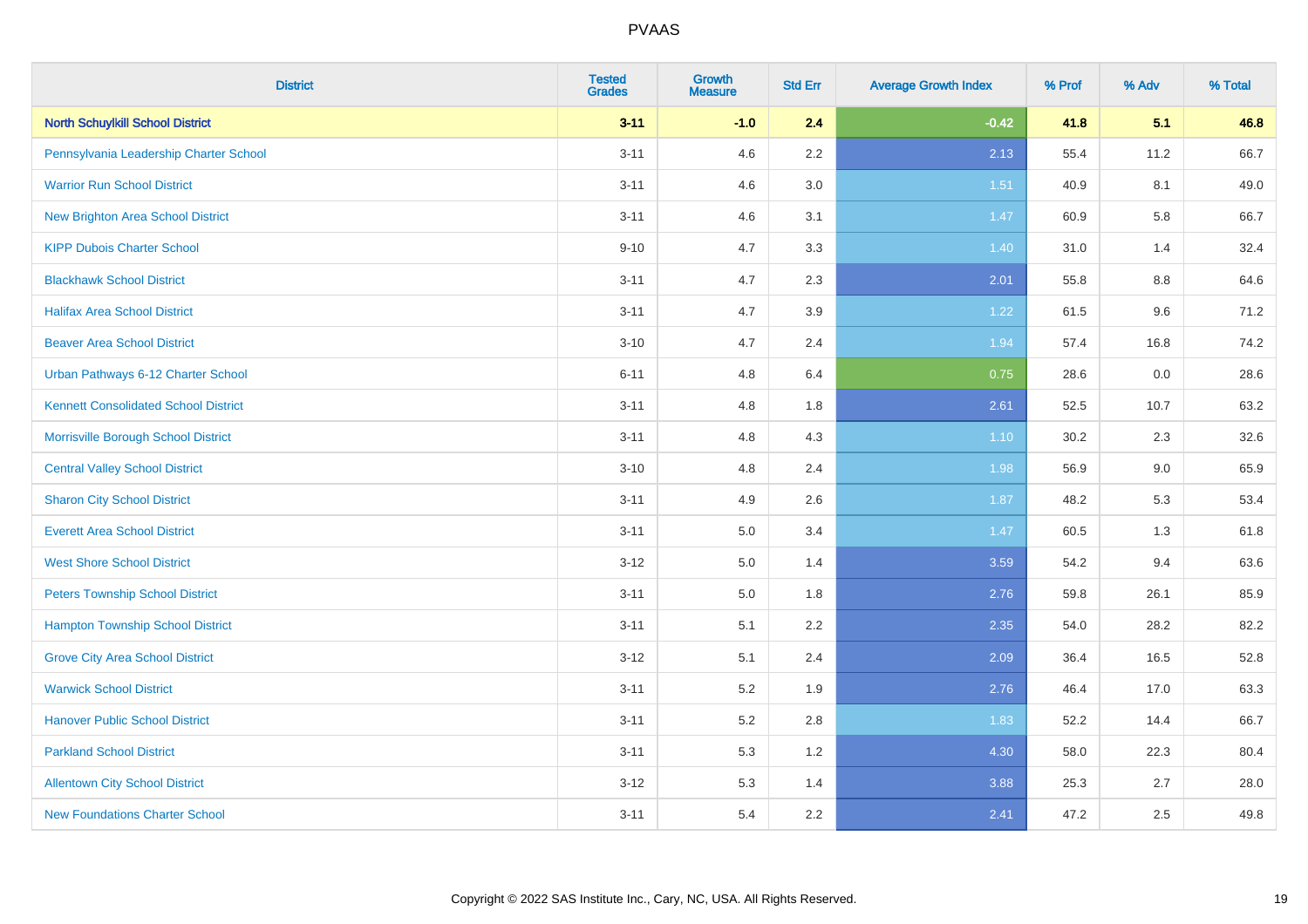| <b>District</b>                                  | <b>Tested</b><br><b>Grades</b> | <b>Growth</b><br><b>Measure</b> | <b>Std Err</b> | <b>Average Growth Index</b> | % Prof | % Adv | % Total |
|--------------------------------------------------|--------------------------------|---------------------------------|----------------|-----------------------------|--------|-------|---------|
| <b>North Schuylkill School District</b>          | $3 - 11$                       | $-1.0$                          | 2.4            | $-0.42$                     | 41.8   | 5.1   | 46.8    |
| <b>Keystone Oaks School District</b>             | $3 - 11$                       | 5.5                             | 2.6            | 2.07                        | 53.2   | 12.1  | 65.4    |
| <b>Stroudsburg Area School District</b>          | $3 - 11$                       | 5.5                             | 1.9            | 2.88                        | 48.1   | 4.2   | 52.3    |
| Lehigh Career & Technical Institute              | $10 - 12$                      | 5.6                             | 5.6            | 0.99                        | 78.3   | 0.0   | 78.3    |
| Palmyra Area School District                     | $3 - 11$                       | 5.6                             | 1.9            | 2.96                        | 56.4   | 15.6  | 72.0    |
| <b>Western Wayne School District</b>             | $3 - 11$                       | 5.6                             | 2.9            | 1.93                        | 41.3   | 17.4  | 58.7    |
| <b>Spring Grove Area School District</b>         | $3 - 11$                       | 5.6                             | 2.1            | 2.68                        | 55.1   | 15.0  | 70.1    |
| <b>Ephrata Area School District</b>              | $3 - 11$                       | 5.6                             | 1.8            | 3.12                        | 54.7   | 9.5   | 64.2    |
| Mastery Charter School - Pickett Campus          | $6 - 10$                       | 5.6                             | 5.7            | 1.00                        | 27.8   | 0.0   | 27.8    |
| <b>Bethel Park School District</b>               | $3 - 11$                       | 5.6                             | 1.8            | 3.18                        | 65.3   | 18.6  | 83.9    |
| <b>Mars Area School District</b>                 | $3 - 10$                       | 5.7                             | 2.1            | 2.75                        | 57.9   | 18.2  | 76.1    |
| <b>Bentworth School District</b>                 | $3 - 11$                       | 5.7                             | 3.2            | 1.75                        | 44.2   | 19.5  | 63.6    |
| <b>Penncrest School District</b>                 | $3 - 11$                       | 5.7                             | 2.2            | 2.57                        | 47.2   | 7.1   | 54.3    |
| <b>Daniel Boone Area School District</b>         | $3 - 12$                       | 5.7                             | 2.0            | 2.88                        | 51.0   | 11.5  | 62.6    |
| <b>Tidioute Community Charter School</b>         | $3 - 11$                       | 5.7                             | 5.1            | 1.11                        | 34.4   | 21.9  | 56.2    |
| 21st Century Cyber Charter School                | $6 - 12$                       | 5.7                             | 2.3            | 2.50                        | 56.7   | 8.3   | 65.0    |
| Capital Area School for the Arts Charter School  | $9 - 11$                       | 5.8                             | 4.1            | 1.39                        | 59.3   | 18.6  | 78.0    |
| Community Academy Of Philadelphia Charter School | $3 - 11$                       | 5.8                             | 2.7            | 2.12                        | 26.7   | 0.9   | 27.6    |
| <b>Agora Cyber Charter School</b>                | $3 - 11$                       | 5.8                             | 2.6            | 2.28                        | 42.8   | 6.6   | 49.4    |
| <b>Collegium Charter School</b>                  | $3 - 10$                       | 5.9                             | 2.5            | 2.33                        | 38.1   | 7.9   | 46.0    |
| <b>Mechanicsburg Area School District</b>        | $3 - 11$                       | 5.9                             | 1.8            | 3.29                        | 57.2   | 13.7  | 70.9    |
| Northeastern York School District                | $3 - 11$                       | 5.9                             | 2.0            | 3.03                        | 51.1   | 16.6  | 67.6    |
| <b>Uniontown Area School District</b>            | $3 - 11$                       | 6.0                             | 3.2            | 1.87                        | 62.4   | 5.9   | 68.2    |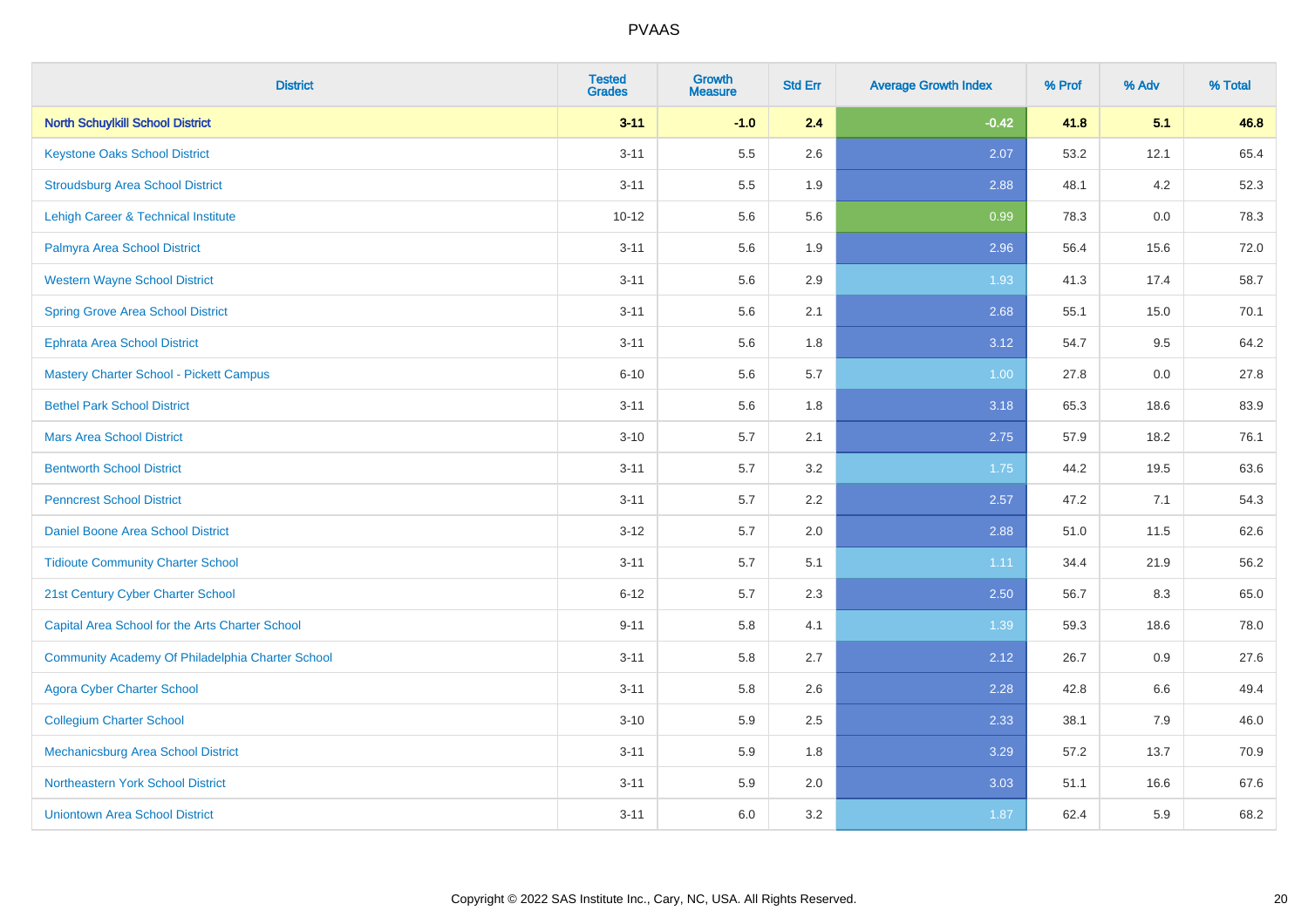| <b>District</b>                               | <b>Tested</b><br><b>Grades</b> | <b>Growth</b><br><b>Measure</b> | <b>Std Err</b> | <b>Average Growth Index</b> | % Prof | % Adv | % Total |
|-----------------------------------------------|--------------------------------|---------------------------------|----------------|-----------------------------|--------|-------|---------|
| <b>North Schuylkill School District</b>       | $3 - 11$                       | $-1.0$                          | 2.4            | $-0.42$                     | 41.8   | 5.1   | 46.8    |
| <b>Hollidaysburg Area School District</b>     | $3 - 11$                       | 6.0                             | 2.1            | 2.88                        | 57.1   | 12.3  | 69.4    |
| <b>Wilson Area School District</b>            | $3 - 11$                       | 6.0                             | 2.6            | 2.30                        | 48.7   | 8.5   | 57.2    |
| <b>Spring-Ford Area School District</b>       | $3 - 11$                       | 6.0                             | 1.3            | 4.46                        | 60.8   | 16.5  | 77.4    |
| <b>Dover Area School District</b>             | $3 - 12$                       | 6.0                             | 2.1            | 2.94                        | 52.2   | 6.0   | 58.2    |
| <b>Connellsville Area School District</b>     | $3 - 11$                       | 6.1                             | 2.0            | 3.05                        | 45.4   | 7.8   | 53.2    |
| <b>Whitehall-Coplay School District</b>       | $3 - 11$                       | 6.1                             | 1.8            | 3.45                        | 49.3   | 7.4   | 56.6    |
| <b>Millersburg Area School District</b>       | $3 - 11$                       | 6.2                             | 3.8            | 1.63                        | 51.8   | 7.4   | 59.3    |
| <b>Northgate School District</b>              | $3 - 11$                       | 6.3                             | 3.6            | 1.73                        | 53.3   | 16.7  | 70.0    |
| <b>Salisbury Township School District</b>     | $3 - 11$                       | 6.3                             | 3.6            | 1.77                        | 46.2   | 6.6   | 52.8    |
| <b>Belle Vernon Area School District</b>      | $3 - 11$                       | 6.5                             | 2.6            | 2.44                        | 55.6   | 11.1  | 66.7    |
| <b>Steel Valley School District</b>           | $3 - 11$                       | 6.5                             | 3.4            | 1.89                        | 50.7   | 5.6   | 56.3    |
| <b>Wattsburg Area School District</b>         | $3 - 11$                       | 6.5                             | 2.7            | 2.43                        | 42.7   | 7.6   | 50.3    |
| <b>Sto-Rox School District</b>                | $3 - 10$                       | 6.6                             | 3.7            | 1.80                        | 13.4   | 0.0   | 13.4    |
| <b>Franklin Area School District</b>          | $3 - 11$                       | 6.6                             | 2.8            | 2.34                        | 48.2   | 4.5   | 52.7    |
| <b>Richland School District</b>               | $3 - 11$                       | 6.7                             | 2.9            | 2.33                        | 62.2   | 19.2  | 81.4    |
| <b>Pocono Mountain School District</b>        | $3 - 12$                       | 6.8                             | 1.5            | 4.62                        | 45.8   | 5.0   | 50.7    |
| <b>Upper Darby School District</b>            | $3 - 12$                       | 6.9                             | 1.5            | 4.62                        | 45.0   | 6.7   | 51.7    |
| <b>Brookville Area School District</b>        | $3 - 11$                       | 6.9                             | 3.0            | 2.30                        | 55.2   | 15.6  | 70.8    |
| <b>Shanksville-Stonycreek School District</b> | $3 - 10$                       | 7.0                             | 5.9            | 1.20                        | 64.7   | 17.6  | 82.4    |
| Esperanza Cyber Charter School                | $3 - 11$                       | 7.1                             | 6.1            | 1.16                        | 9.1    | 0.0   | 9.1     |
| <b>Centennial School District</b>             | $3 - 10$                       | 7.1                             | 1.7            | 4.29                        | 50.1   | 8.7   | 58.9    |
| <b>Carlynton School District</b>              | $3 - 11$                       | 7.3                             | 3.3            | 2.22                        | 41.0   | 10.5  | 51.6    |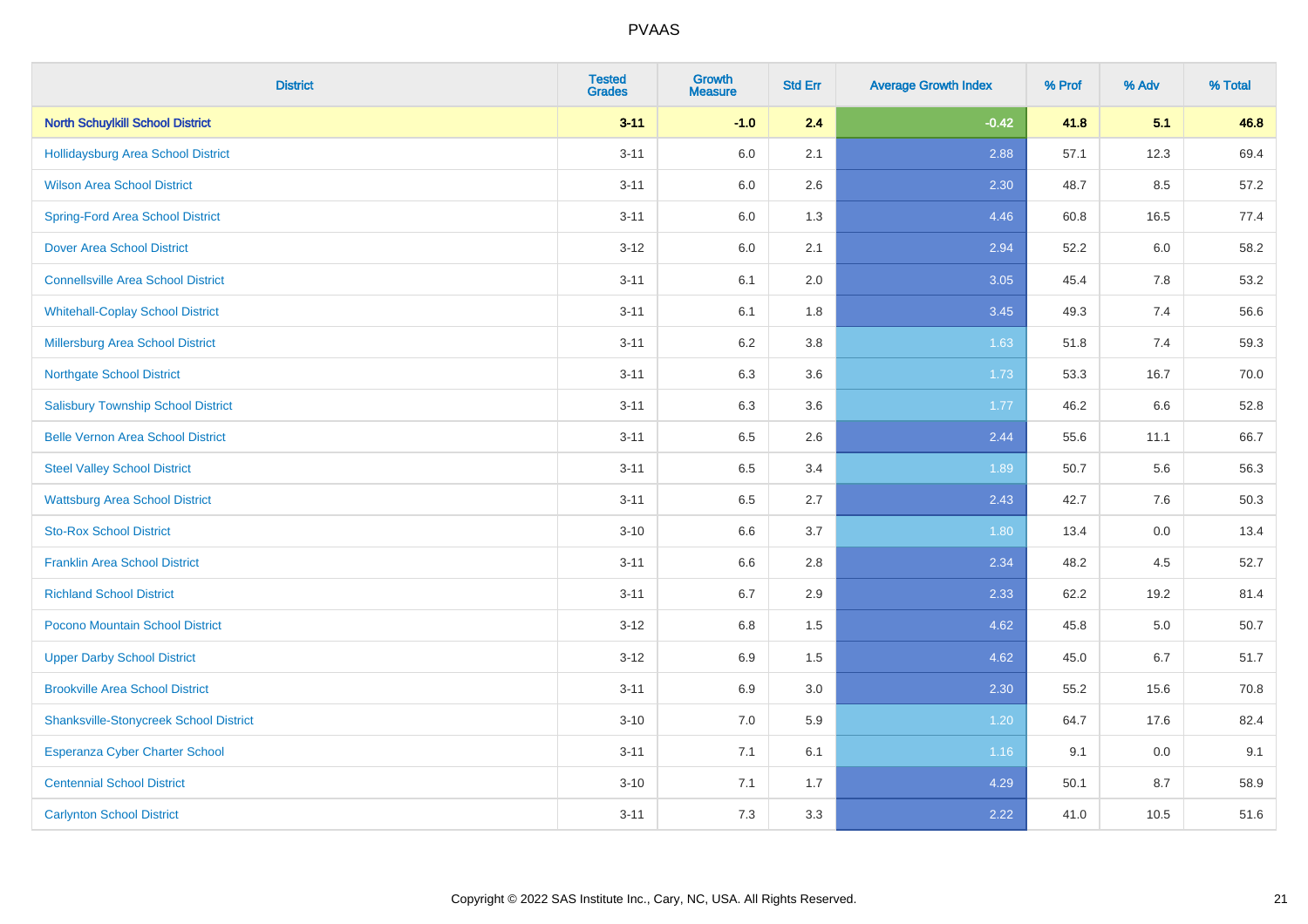| <b>District</b>                                        | <b>Tested</b><br><b>Grades</b> | <b>Growth</b><br><b>Measure</b> | <b>Std Err</b> | <b>Average Growth Index</b> | % Prof | % Adv | % Total |
|--------------------------------------------------------|--------------------------------|---------------------------------|----------------|-----------------------------|--------|-------|---------|
| <b>North Schuylkill School District</b>                | $3 - 11$                       | $-1.0$                          | 2.4            | $-0.42$                     | 41.8   | 5.1   | 46.8    |
| Lehigh Valley Charter High School For The Arts         | $9 - 10$                       | 7.3                             | 2.6            | 2.82                        | 62.3   | 18.2  | 80.5    |
| <b>Carbondale Area School District</b>                 | $3 - 10$                       | 7.4                             | 3.3            | 2.25                        | 56.6   | 2.6   | 59.2    |
| <b>Wilmington Area School District</b>                 | $3 - 11$                       | 7.5                             | 3.0            | 2.48                        | 55.1   | 5.1   | 60.2    |
| Philadelphia City School District                      | $3 - 12$                       | 7.5                             | 0.6            | 12.64                       | 38.4   | 7.0   | 45.4    |
| New Hope-Solebury School District                      | $3 - 11$                       | 7.5                             | 2.9            | 2.57                        | 68.2   | 22.7  | 90.9    |
| <b>Coudersport Area School District</b>                | $3 - 11$                       | 7.7                             | 3.7            | 2.06                        | 55.7   | 8.2   | 63.9    |
| <b>Saint Marys Area School District</b>                | $3 - 11$                       | 7.8                             | 2.6            | 3.04                        | 57.0   | 8.2   | 65.2    |
| Allegheny-Clarion Valley School District               | $3 - 10$                       | 7.8                             | 4.7            | 1.65                        | 53.3   | 3.3   | 56.7    |
| <b>Wayne Highlands School District</b>                 | $3 - 11$                       | 7.8                             | 2.4            | 3.23                        | 52.3   | 13.1  | 65.4    |
| <b>Haverford Township School District</b>              | $3 - 11$                       | 8.0                             | 1.5            | 5.27                        | 53.0   | 25.5  | 78.6    |
| <b>Blacklick Valley School District</b>                | $3 - 11$                       | 8.0                             | 4.3            | 1.85                        | 34.1   | 0.0   | 34.1    |
| <b>Reach Cyber Charter School</b>                      | $3 - 11$                       | 8.1                             | 4.7            | 1.72                        | 42.4   | 4.6   | 47.0    |
| <b>Bethlehem-Center School District</b>                | $3 - 10$                       | 8.1                             | 3.3            | 2.46                        | 35.1   | 1.4   | 36.5    |
| <b>Moon Area School District</b>                       | $3 - 11$                       | 8.2                             | 1.9            | 4.25                        | 58.7   | 18.5  | 77.2    |
| <b>Monessen City School District</b>                   | $3 - 10$                       | 8.3                             | 4.5            | 1.85                        | 42.9   | 2.9   | 45.7    |
| Selinsgrove Area School District                       | $3 - 12$                       | 8.3                             | 2.3            | 3.54                        | 56.8   | 10.0  | 66.8    |
| Renaissance Academy Charter School                     | $3 - 11$                       | 8.3                             | 3.3            | 2.54                        | 45.6   | 22.8  | 68.4    |
| <b>William Penn School District</b>                    | $3-12$                         | 8.3                             | 2.1            | 3.99                        | 35.6   | 3.0   | 38.7    |
| <b>Cornwall-Lebanon School District</b>                | $3 - 11$                       | 8.3                             | 1.6            | 5.08                        | 47.2   | 8.4   | 55.6    |
| <b>Chester Charter Scholars Academy Charter School</b> | $3 - 12$                       | 8.4                             | 4.1            | 2.03                        | 23.4   | 0.0   | 23.4    |
| <b>Oswayo Valley School District</b>                   | $3-12$                         | 8.5                             | 5.0            | 1.68                        | 50.0   | 16.7  | 66.7    |
| <b>Allegheny Valley School District</b>                | $3 - 11$                       | 8.5                             | 3.9            | 2.17                        | 53.1   | 12.2  | 65.3    |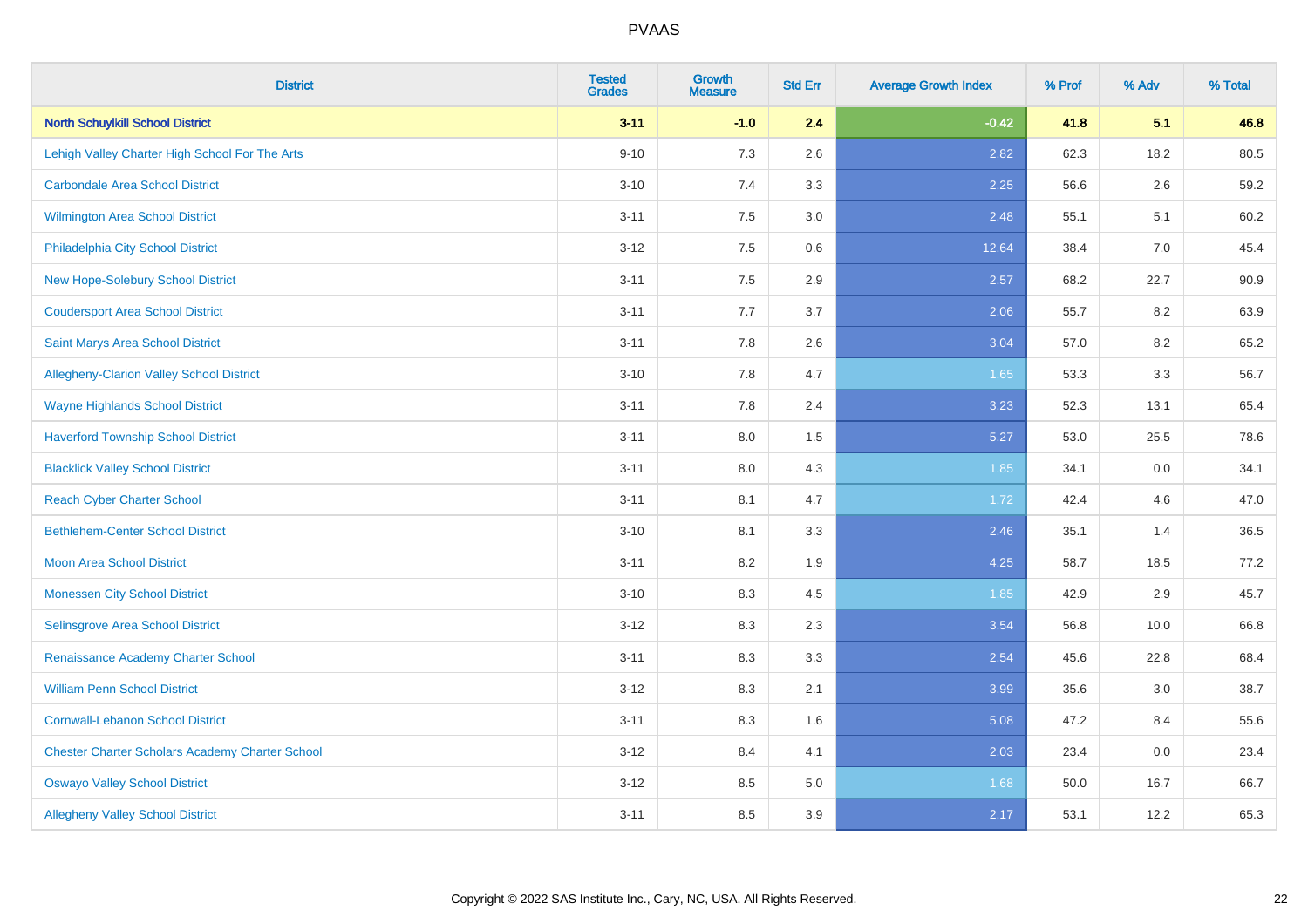| <b>District</b>                                    | <b>Tested</b><br><b>Grades</b> | <b>Growth</b><br><b>Measure</b> | <b>Std Err</b> | <b>Average Growth Index</b> | % Prof | % Adv   | % Total |
|----------------------------------------------------|--------------------------------|---------------------------------|----------------|-----------------------------|--------|---------|---------|
| <b>North Schuylkill School District</b>            | $3 - 11$                       | $-1.0$                          | 2.4            | $-0.42$                     | 41.8   | 5.1     | 46.8    |
| Eastern Lebanon County School District             | $3 - 11$                       | $8.6\,$                         | 2.2            | 3.84                        | 48.8   | 11.4    | 60.3    |
| <b>Conestoga Valley School District</b>            | $3 - 11$                       | 8.7                             | 1.8            | 4.69                        | 60.3   | 13.5    | 73.8    |
| <b>Wyalusing Area School District</b>              | $3-12$                         | 8.8                             | 3.3            | 2.68                        | 54.6   | 11.7    | 66.2    |
| <b>Wilson School District</b>                      | $3-12$                         | 8.8                             | 1.5            | 5.96                        | 52.6   | 14.6    | 67.2    |
| <b>Council Rock School District</b>                | $3 - 11$                       | 8.9                             | 1.2            | 7.65                        | 62.8   | 16.6    | 79.4    |
| <b>Hamburg Area School District</b>                | $3 - 11$                       | 8.9                             | 2.5            | 3.63                        | 43.5   | 8.2     | 51.7    |
| <b>Mckeesport Area School District</b>             | $3-12$                         | 9.0                             | 2.4            | 3.72                        | 31.0   | 4.5     | 35.5    |
| <b>Avon Grove Charter School</b>                   | $3 - 11$                       | 9.0                             | 2.9            | 3.13                        | 58.8   | 16.7    | 75.5    |
| <b>York Academy Regional Charter School</b>        | $3 - 11$                       | 9.0                             | 5.0            | 1.79                        | 55.2   | 0.0     | 55.2    |
| Ambridge Area School District                      | $3-12$                         | 9.1                             | 2.6            | 3.46                        | 50.4   | 10.7    | 61.1    |
| <b>Mifflin County School District</b>              | $3 - 11$                       | 9.1                             | 1.7            | 5.49                        | 47.1   | 6.7     | 53.8    |
| Octorara Area School District                      | $3 - 11$                       | 9.1                             | 2.4            | 3.82                        | 52.1   | 8.5     | 60.6    |
| <b>North Penn School District</b>                  | $3 - 11$                       | 9.1                             | 1.1            | 8.36                        | 55.8   | 17.0    | 72.8    |
| <b>Commonwealth Charter Academy Charter School</b> | $3 - 10$                       | 9.1                             | 1.9            | 4.90                        | 47.2   | 9.1     | 56.3    |
| <b>Cranberry Area School District</b>              | $3 - 12$                       | 9.2                             | 3.0            | 3.04                        | 47.5   | 10.2    | 57.6    |
| Pen Argyl Area School District                     | $3 - 12$                       | 9.2                             | 2.7            | 3.46                        | 50.0   | 12.6    | 62.6    |
| Pennsylvania Distance Learning Charter School      | $3-12$                         | 9.3                             | 4.2            | 2.22                        | 42.2   | 3.1     | 45.3    |
| <b>Bethlehem Area School District</b>              | $3 - 11$                       | 9.3                             | 1.1            | 8.15                        | 44.7   | 12.0    | 56.7    |
| <b>Tech Freire Charter School</b>                  | $9 - 11$                       | 9.3                             | 2.9            | 3.26                        | 18.0   | 1.1     | 19.1    |
| <b>Shippensburg Area School District</b>           | $3 - 11$                       | 9.3                             | 1.9            | 4.84                        | 53.1   | 10.2    | 63.3    |
| Multicultural Academy Charter School               | $9 - 11$                       | 9.5                             | 3.5            | 2.69                        | 22.0   | $0.0\,$ | 22.0    |
| <b>Hazleton Area School District</b>               | $3 - 11$                       | 9.6                             | 1.4            | 6.77                        | 45.0   | 7.8     | 52.9    |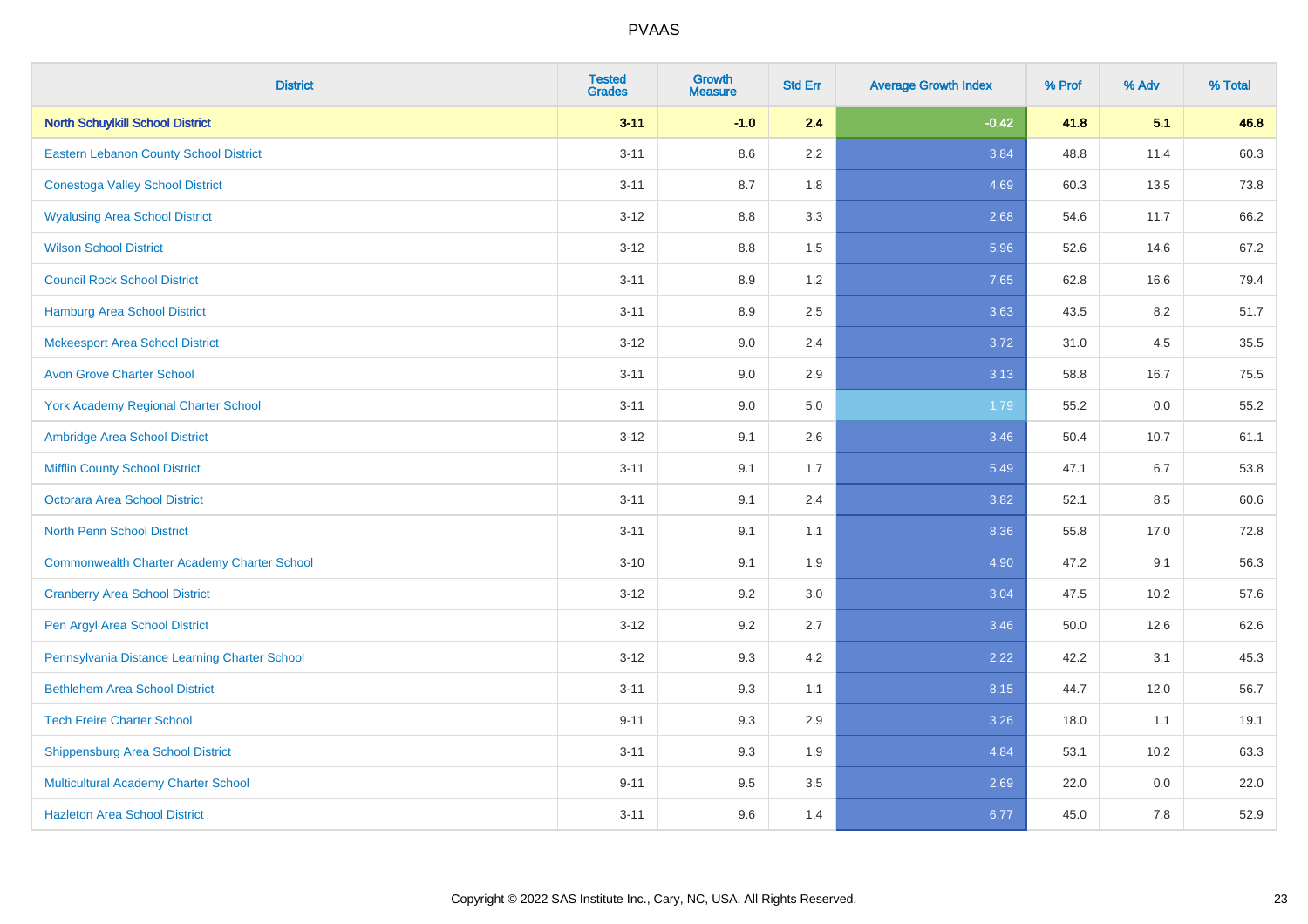| <b>District</b>                               | <b>Tested</b><br><b>Grades</b> | <b>Growth</b><br><b>Measure</b> | <b>Std Err</b> | <b>Average Growth Index</b> | % Prof | % Adv | % Total |
|-----------------------------------------------|--------------------------------|---------------------------------|----------------|-----------------------------|--------|-------|---------|
| <b>North Schuylkill School District</b>       | $3 - 11$                       | $-1.0$                          | 2.4            | $-0.42$                     | 41.8   | 5.1   | 46.8    |
| <b>Eastern York School District</b>           | $3 - 11$                       | 9.6                             | 2.6            | 3.71                        | 56.3   | 12.6  | 68.9    |
| <b>Freeport Area School District</b>          | $3 - 10$                       | 9.7                             | 2.5            | 3.91                        | 57.5   | 17.8  | 75.3    |
| <b>Homer-Center School District</b>           | $3 - 11$                       | 9.7                             | 3.6            | 2.70                        | 45.1   | 17.2  | 62.3    |
| <b>Shenandoah Valley School District</b>      | $3 - 11$                       | 9.7                             | 3.9            | 2.49                        | 28.3   | 5.0   | 33.3    |
| <b>Fox Chapel Area School District</b>        | $3 - 11$                       | 9.8                             | 1.8            | 5.36                        | 56.6   | 28.6  | 85.2    |
| Northern Cambria School District              | $3 - 11$                       | 10.0                            | 3.3            | 3.04                        | 47.4   | 5.1   | 52.6    |
| <b>Avon Grove School District</b>             | $3 - 10$                       | 10.0                            | 1.6            | 6.26                        | 56.3   | 18.6  | 74.9    |
| <b>Ridley School District</b>                 | $3-12$                         | 10.0                            | 1.6            | 6.10                        | 45.6   | 8.2   | 53.8    |
| <b>Reading School District</b>                | $3 - 11$                       | 10.1                            | 1.4            | 7.25                        | 24.7   | 2.4   | 27.2    |
| <b>York Suburban School District</b>          | $3 - 11$                       | 10.1                            | 2.1            | 4.91                        | 53.5   | 27.8  | 81.3    |
| Dr Robert Ketterer Charter School Inc         | $6 - 12$                       | 10.1                            | 5.0            | 2.04                        | 14.9   | 0.4   | 15.3    |
| <b>Clarion Area School District</b>           | $3 - 11$                       | 10.3                            | 4.1            | 2.51                        | 45.4   | 14.6  | 60.0    |
| <b>Midd-West School District</b>              | $3 - 11$                       | 10.3                            | 2.7            | 3.80                        | 58.0   | 13.4  | 71.4    |
| <b>Cocalico School District</b>               | $3 - 11$                       | 10.6                            | 2.0            | 5.18                        | 50.8   | 14.1  | 64.8    |
| <b>Montgomery Area School District</b>        | $3 - 11$                       | 10.7                            | 3.6            | 2.96                        | 48.7   | 12.4  | 61.1    |
| Lake-Lehman School District                   | $3 - 11$                       | 10.8                            | 2.7            | 3.93                        | 55.3   | 7.9   | 63.2    |
| Montoursville Area School District            | $3-12$                         | 10.8                            | 2.5            | 4.24                        | 44.6   | 20.1  | 64.8    |
| <b>Garnet Valley School District</b>          | $3 - 10$                       | 10.9                            | 1.7            | 6.53                        | 67.1   | 19.0  | 86.1    |
| <b>Sayre Area School District</b>             | $3 - 11$                       | 11.2                            | 3.5            | 3.20                        | 52.2   | 7.5   | 59.7    |
| <b>Greater Nanticoke Area School District</b> | $3-12$                         | 11.2                            | 2.8            | 4.01                        | 38.0   | 12.4  | 50.4    |
| <b>Littlestown Area School District</b>       | $3 - 11$                       | 11.4                            | 2.5            | 4.62                        | 55.2   | 10.4  | 65.6    |
| Mastery Charter School - Hardy Williams       | $3 - 11$                       | 11.4                            | 3.4            | 3.33                        | 44.3   | 5.7   | 50.0    |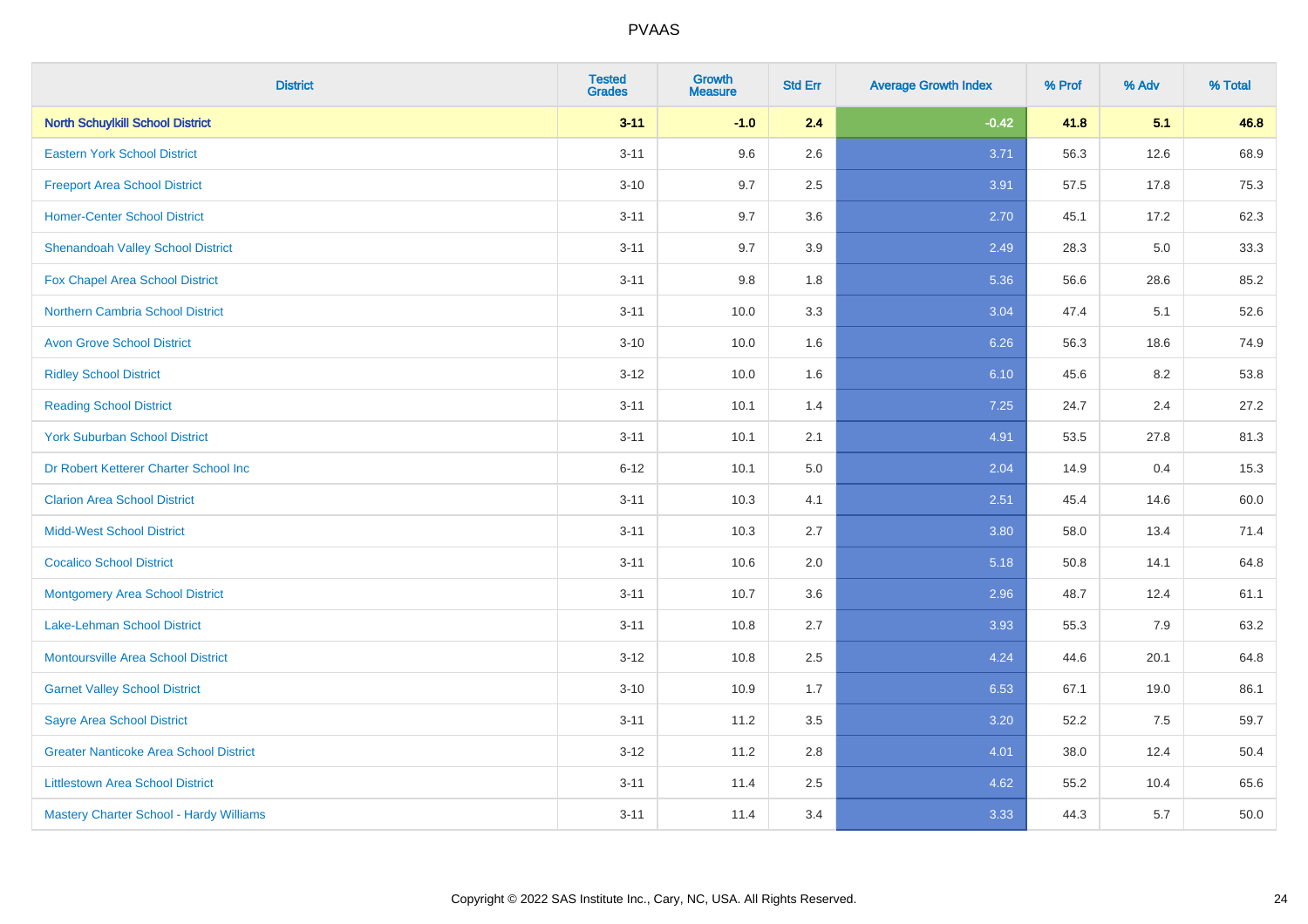| <b>District</b>                          | <b>Tested</b><br><b>Grades</b> | Growth<br><b>Measure</b> | <b>Std Err</b> | <b>Average Growth Index</b> | % Prof | % Adv   | % Total |
|------------------------------------------|--------------------------------|--------------------------|----------------|-----------------------------|--------|---------|---------|
| <b>North Schuylkill School District</b>  | $3 - 11$                       | $-1.0$                   | 2.4            | $-0.42$                     | 41.8   | 5.1     | 46.8    |
| <b>Pine-Richland School District</b>     | $3 - 11$                       | 11.5                     | 1.8            | 6.31                        | 60.6   | 24.4    | 85.0    |
| Pennsylvania Cyber Charter School        | $3 - 11$                       | 11.6                     | 1.5            | 7.54                        | 46.3   | $5.0\,$ | 51.3    |
| <b>Pennsbury School District</b>         | $3 - 11$                       | 11.7                     | 1.5            | 7.90                        | 60.1   | 21.3    | 81.3    |
| <b>Fort Leboeuf School District</b>      | $3 - 11$                       | 11.7                     | 2.5            | 4.73                        | 48.5   | 21.1    | 69.6    |
| Pennsylvania Virtual Charter School      | $3 - 11$                       | 11.8                     | 3.5            | 3.37                        | 56.5   | 11.1    | 67.6    |
| <b>Downingtown Area School District</b>  | $3 - 11$                       | 12.1                     | 1.1            | 10.67                       | 60.0   | 23.5    | 83.6    |
| <b>Fleetwood Area School District</b>    | $3 - 10$                       | 12.2                     | 2.2            | 5.68                        | 53.5   | 11.6    | 65.2    |
| <b>Central York School District</b>      | $3-12$                         | 12.3                     | 1.7            | 7.20                        | 55.5   | 11.5    | 67.0    |
| <b>Souderton Area School District</b>    | $3 - 11$                       | 12.4                     | 1.5            | 8.28                        | 61.7   | 15.2    | 76.9    |
| <b>School Lane Charter School</b>        | $3 - 11$                       | 12.4                     | 3.6            | 3.43                        | 59.1   | 9.8     | 68.9    |
| <b>Jenkintown School District</b>        | $3 - 11$                       | 12.5                     | 4.4            | 2.84                        | 54.6   | 29.6    | 84.1    |
| <b>Wissahickon School District</b>       | $3 - 10$                       | 12.5                     | 1.8            | 6.85                        | 58.3   | 22.4    | 80.7    |
| <b>West Perry School District</b>        | $3 - 11$                       | 12.5                     | 2.5            | 4.99                        | 56.6   | 8.4     | 65.0    |
| <b>Delaware Valley School District</b>   | $3 - 11$                       | 12.6                     | 1.8            | 6.93                        | 55.2   | 16.2    | 71.4    |
| <b>West Chester Area School District</b> | $3 - 11$                       | 12.6                     | 1.2            | 10.38                       | 66.8   | 20.2    | 87.0    |
| <b>Derry Township School District</b>    | $3 - 10$                       | 12.8                     | 2.0            | 6.39                        | 54.8   | 25.8    | 80.6    |
| <b>Iroquois School District</b>          | $3 - 11$                       | 13.1                     | 3.0            | 4.35                        | 48.2   | 7.8     | 56.0    |
| <b>Derry Area School District</b>        | $3 - 11$                       | 13.2                     | 2.8            | 4.69                        | 60.0   | 12.5    | 72.5    |
| People For People Charter School         | $3-12$                         | 13.3                     | 5.5            | 2.43                        | 13.5   | 0.0     | 13.5    |
| <b>Penn-Trafford School District</b>     | $3 - 11$                       | 13.4                     | 1.7            | 7.87                        | 62.3   | 21.9    | 84.2    |
| <b>Abington Heights School District</b>  | $3 - 11$                       | 13.5                     | 2.2            | 6.27                        | 58.3   | 16.2    | 74.5    |
| <b>Jamestown Area School District</b>    | $3 - 11$                       | 13.5                     | 4.2            | 3.19                        | 64.4   | 13.3    | 77.8    |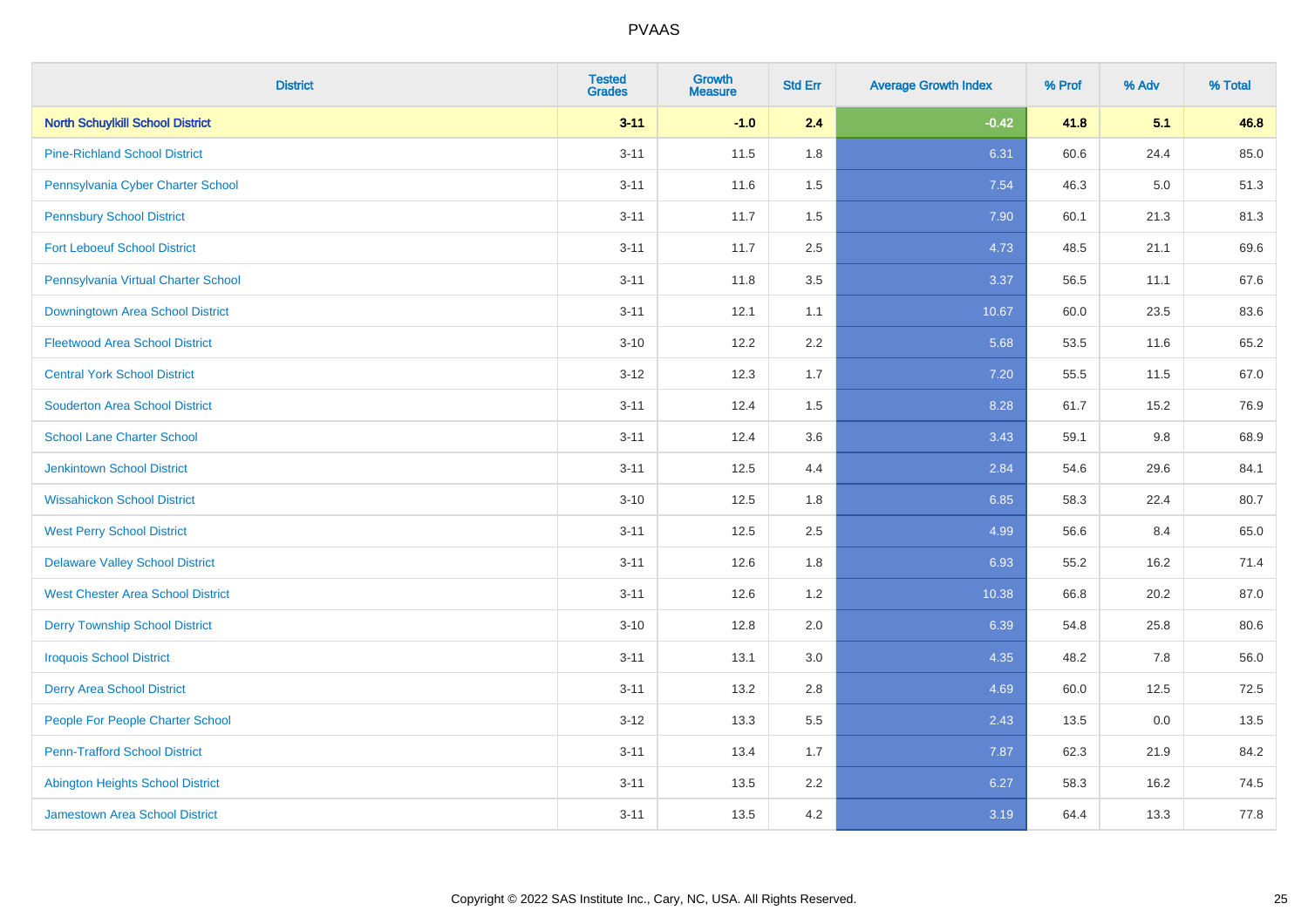| <b>District</b>                                  | <b>Tested</b><br><b>Grades</b> | <b>Growth</b><br><b>Measure</b> | <b>Std Err</b> | <b>Average Growth Index</b> | % Prof | % Adv   | % Total |
|--------------------------------------------------|--------------------------------|---------------------------------|----------------|-----------------------------|--------|---------|---------|
| <b>North Schuylkill School District</b>          | $3 - 11$                       | $-1.0$                          | 2.4            | $-0.42$                     | 41.8   | 5.1     | 46.8    |
| <b>Dallastown Area School District</b>           | $3 - 11$                       | 13.5                            | 1.5            | 8.84                        | 56.0   | 17.9    | 73.8    |
| <b>City CHS</b>                                  | $10 - 11$                      | 13.6                            | 2.7            | 5.12                        | 45.8   | 3.0     | 48.8    |
| <b>Springfield School District</b>               | $3 - 11$                       | 13.8                            | 1.7            | 7.99                        | 60.9   | 21.5    | 82.4    |
| Penns Valley Area School District                | $3 - 12$                       | 14.0                            | 2.9            | 4.80                        | 41.9   | 23.1    | 65.0    |
| <b>Colonial School District</b>                  | $3 - 11$                       | 14.0                            | 1.7            | 8.21                        | 60.2   | 19.6    | 79.8    |
| <b>Lincoln Leadership Academy Charter School</b> | $3 - 12$                       | 14.2                            | 6.4            | 2.22                        | 23.5   | $0.0\,$ | 23.5    |
| <b>Southern York County School District</b>      | $3 - 11$                       | 14.2                            | 2.1            | 6.91                        | 55.1   | 18.1    | 73.1    |
| <b>Saucon Valley School District</b>             | $3 - 11$                       | 14.7                            | 2.5            | 5.98                        | 48.7   | 20.2    | 69.0    |
| <b>Great Valley School District</b>              | $3 - 11$                       | 15.0                            | 1.9            | 7.98                        | 50.0   | 35.0    | 85.0    |
| <b>Upper Merion Area School District</b>         | $3 - 11$                       | 15.3                            | 2.0            | 7.62                        | 59.3   | 19.3    | 78.6    |
| <b>Upper Dublin School District</b>              | $3 - 12$                       | 15.4                            | 1.8            | 8.53                        | 60.8   | 24.8    | 85.6    |
| Northern York County School District             | $3 - 11$                       | 15.6                            | 2.0            | 7.98                        | 57.4   | 11.5    | 68.8    |
| <b>Greenwood School District</b>                 | $3 - 11$                       | 15.9                            | 3.9            | 4.11                        | 50.0   | 25.0    | 75.0    |
| <b>Belmont Charter School</b>                    | $3 - 10$                       | 16.0                            | 6.5            | 2.45                        | 64.3   | 0.0     | 64.3    |
| Northern Bedford County School District          | $3 - 11$                       | 16.5                            | 3.6            | 4.58                        | 51.7   | 20.0    | 71.7    |
| <b>Deer Lakes School District</b>                | $3 - 11$                       | 17.0                            | 2.7            | 6.32                        | 61.5   | 16.4    | 77.9    |
| <b>Unionville-Chadds Ford School District</b>    | $3 - 11$                       | 17.1                            | 3.1            | 5.51                        | 68.1   | 13.2    | 81.3    |
| <b>North Allegheny School District</b>           | $3 - 11$                       | 17.4                            | 1.3            | 13.52                       | 59.5   | 28.1    | 87.6    |
| <b>Norwin School District</b>                    | $3 - 11$                       | 18.0                            | 1.7            | 10.37                       | 58.5   | 27.0    | 85.4    |
| <b>Valley View School District</b>               | $3 - 11$                       | 18.1                            | 2.4            | 7.42                        | 53.7   | 14.7    | 68.4    |
| <b>Cumberland Valley School District</b>         | $3 - 12$                       | 18.5                            | 1.3            | 14.64                       | 60.7   | 23.4    | 84.1    |
| <b>Upper Saint Clair School District</b>         | $3 - 11$                       | 18.5                            | 1.7            | 10.65                       | 61.8   | 30.1    | 91.9    |